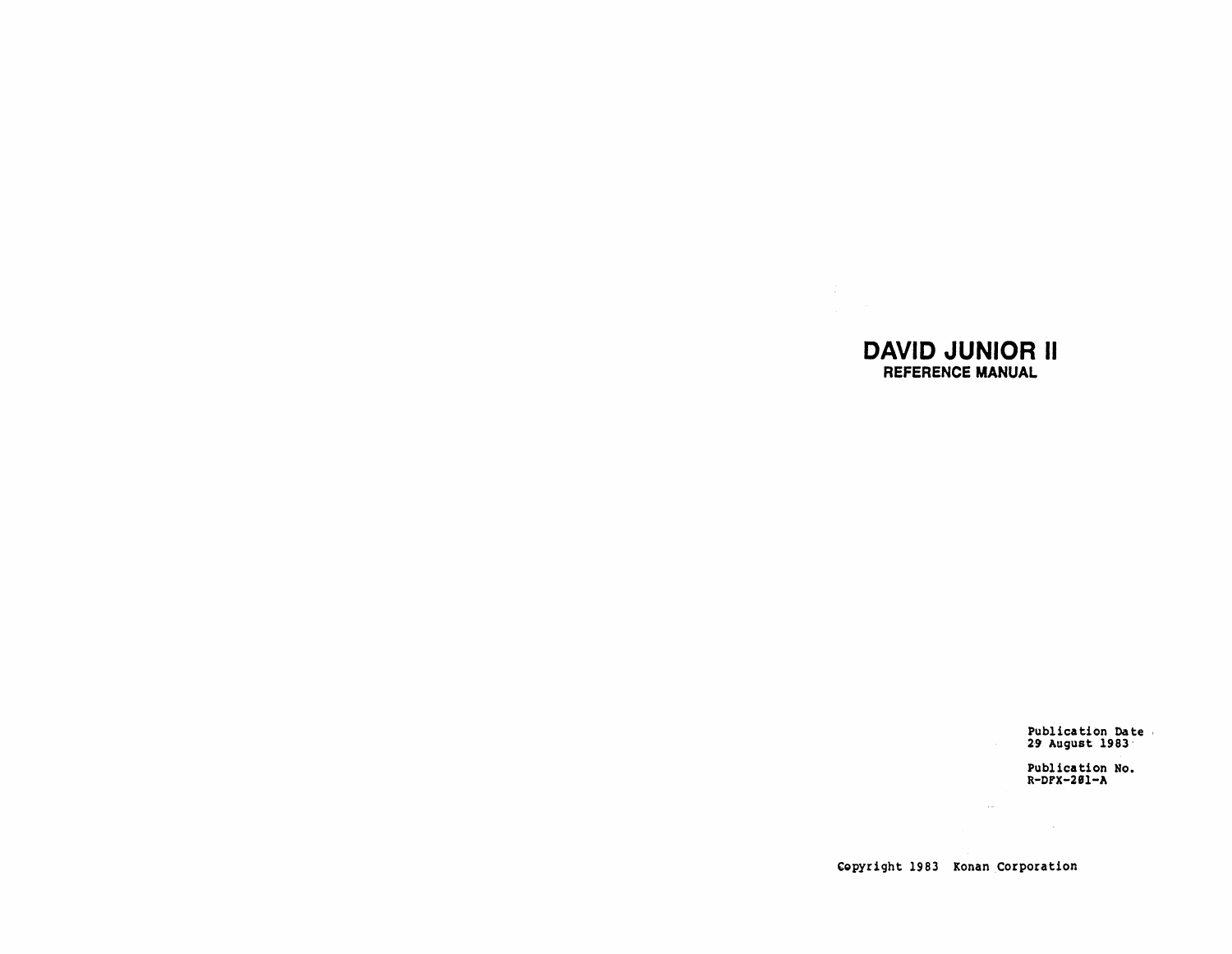#### KONAN CORPORATION DAVID JUNIOR II REFERENCE MANUAL - A

KONAN CORPORATION DAVID JUNIOR II REFERENCE MANIJAt- A

#### Revision Sheet

Rev. Release Date Description of Revision A 29 August 83 Initial Release

#### warranty:

i "

Subjeet to the eonditions set forth below, KONAN will repair or replaee, at its option, defeetive eontrollers and printed circuit board products (hereinafter referred to as "Product") manufactured by KONAN for one year following the date of shipment from KONAN Corporation. A produet shall be deemed defeetive only if it fails to perform to KONAN's published specifications.

Il eq'uipment i& found' to be defective dur ing the warranty period, Buyer shall notify KONAN and request return authorization. The failed part should then be returned to KONAN freight prepaid with the failure report in Section 5 attaehed, and it will either be repaired or replaced, at KONAN's option, and returned to the customer, freight prepaid.

Buyer shall request authorization from KONAN prior to the return of any part(s) or equipment under the terms of this warranty, and upon such request, KONAN will promptly: (a) provide Return Merchandise Author ization tracer number (s) to be prominently displayed on all shipping containers containing those part(s) or equipment authorized for return, (Also place this number on the Failure Report by "RMA") or (b) replace the affected parts or equipment under warranty without requiring their return by Buyer.<br>This procedure is designed to help KONAN provide you, the buyer, with high quality serviee. If your David Jr. II should require service, please follow this procedure exactly to ensure efficient service.

The above warranties are contingent upon proper use in the application for which equipment was intended and does not cover equipment which was modified without KONAN's ap-<br>proval or which was subjected to unusual physical or<br>electric stress.

EXCEPT FOR THE EXPRESS WARRANTIES SET FORTH ABOVE, KONAN GRANTS NO OTHER WARRANTIES, EITHER EXPRESS OR IMPLIED, ON EQUIPMENT, INCLUDING ALL IMPLIED WARRANTIES OF MERCHANTABILITY AND FITNESS, AND THE STATED EXPRESS WARRANTY IS IN LIEU OF ALL LIABILITIES OR OBLIGATIONS OF SELLER rOR DAMAGES INCLUDING, BUT NOT LIMITED TO, CONSEQOENTIAL DAMAGES OCCURRING OUT OF OR IN CONNECTION WITH THE USE OF OR PERFORMANCE OF KONAN'S PRODUCT.

iii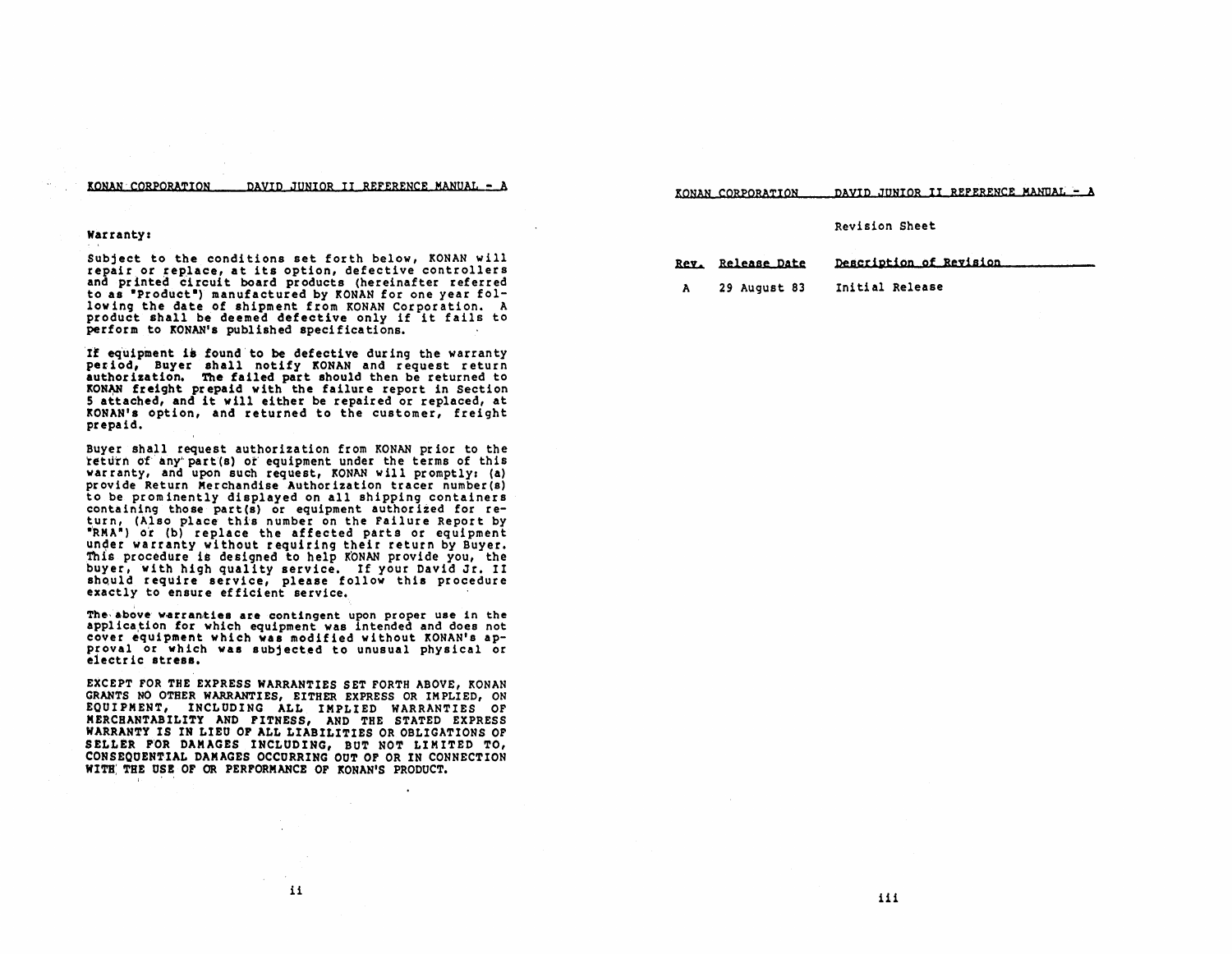### KONAN CORPORATION **pAYID JUNIOR II REFERENCE MANUAL - A**

iv

KONAN CORPORATION DAVID JUNIOR II REFERENCE MANUAL - A

This page left blank intentionally.

°ú.

CONTENTS

### Page  $\alpha$  and

1.0 Introduction

| 1.1 Overview 1-2                                |  |  |  |  |
|-------------------------------------------------|--|--|--|--|
| 1.2 To the User 1-2                             |  |  |  |  |
| 1.3 Specifications. 1-3<br>1.4 References $1-5$ |  |  |  |  |
|                                                 |  |  |  |  |

#### 2.0 Hardware Theory of Operations

| 2.1<br>2.2<br>2.3<br>2.4 | Host/David Jr. II Interface<br>Host/David Jr. II Timing |  | Host/David Jr. II Schematics<br>Host/David Jr. II Pin Out List | $2 - 2$<br>$2 - 4$<br>$2 - 5$<br>$2 - 6$ |
|--------------------------|---------------------------------------------------------|--|----------------------------------------------------------------|------------------------------------------|
| 2.5                      |                                                         |  | Disk/David Jr. II Pin Out List                                 | $2 - 7$                                  |

#### 3.0 Software Theory of Operation

| 3.1   | Command Format.  |  |           |  |  | $3 - 2$   |
|-------|------------------|--|-----------|--|--|-----------|
| 3.1.2 | Address Format.  |  | $\bullet$ |  |  | 3–3       |
| 3.2   | Command Sequence |  |           |  |  | $3 - 3$   |
| 3.3   | Status Byte.     |  |           |  |  | 3–8       |
| 3.4   | Abort.           |  |           |  |  | $3 - 9$   |
| 3.5   | Read Buffer      |  |           |  |  | $3 - 9$ . |
| 3.6   | Write Buffer     |  |           |  |  | 3–9       |
| 3.7   | Format           |  |           |  |  | $3 - 9$   |
| 3.8   | <b>Read Disk</b> |  |           |  |  | 3-13      |
| 3.9   | Write Disk       |  |           |  |  | $3 - 13$  |
| 3.10  | Format Spare     |  |           |  |  | 3-13      |
| 3.11  | Drive Status     |  |           |  |  | 3-13      |
| 3.12  | Seek -           |  |           |  |  | $3 - 14$  |
| 3.13  | <b>Read ID</b>   |  |           |  |  | $3 - 14$  |
| 3.14  | Status           |  |           |  |  | 3-14      |
| 3.15  | Append<br>Map    |  |           |  |  | 3-14      |
| 3.16  | INIT             |  |           |  |  | 3-15      |
| 3.17  | INIT1.           |  |           |  |  | 3-18      |
|       |                  |  |           |  |  |           |

v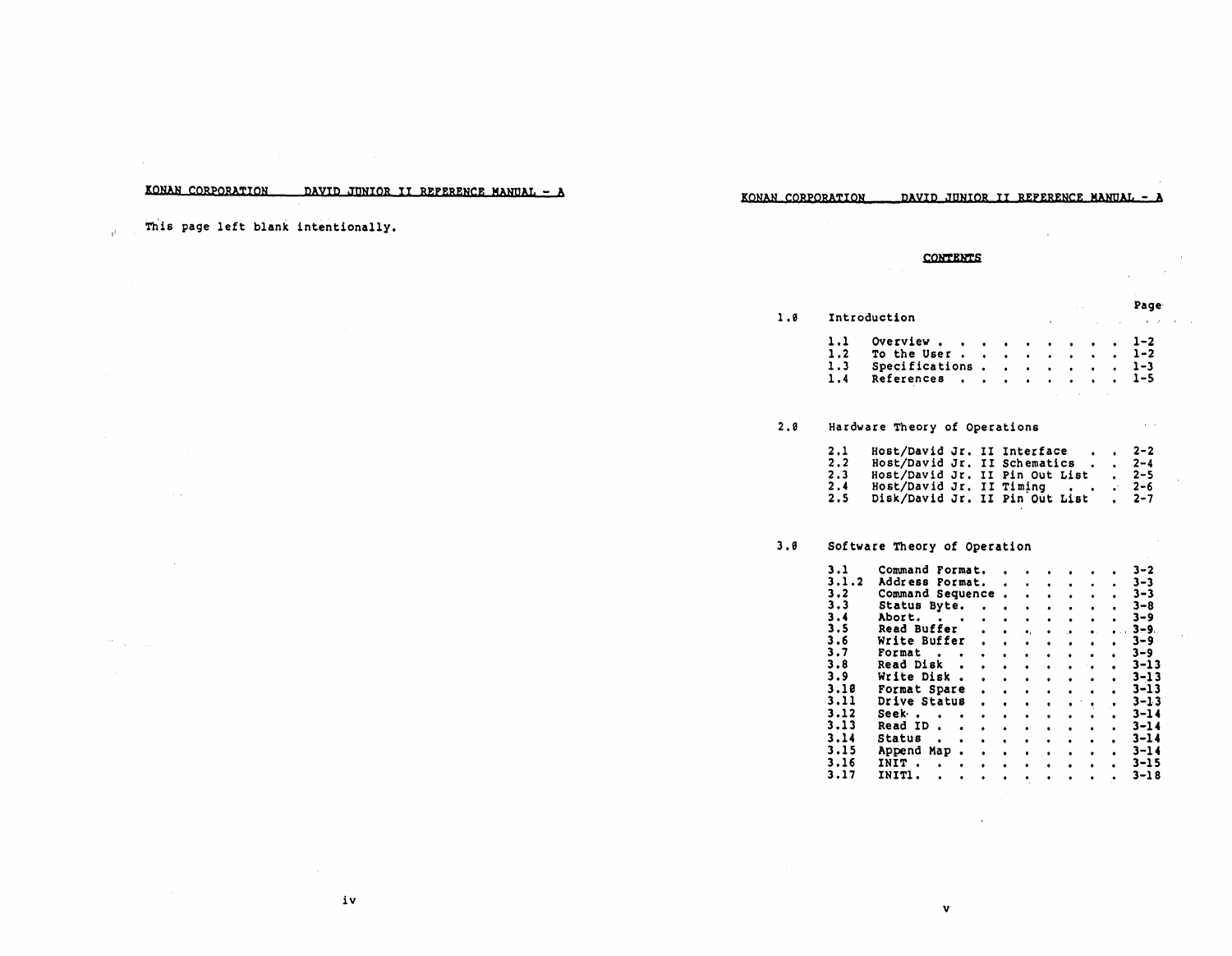# $\label{eq:2} \mathcal{L} = \frac{1}{2} \sum_{i=1}^n \frac{1}{2} \sum_{i=1}^n \frac{1}{2} \sum_{i=1}^n \frac{1}{2} \sum_{i=1}^n \frac{1}{2} \sum_{i=1}^n \frac{1}{2} \sum_{i=1}^n \frac{1}{2} \sum_{i=1}^n \frac{1}{2} \sum_{i=1}^n \frac{1}{2} \sum_{i=1}^n \frac{1}{2} \sum_{i=1}^n \frac{1}{2} \sum_{i=1}^n \frac{1}{2} \sum_{i=1}^n \frac{1}{2} \sum_{i=1}$

the company of the company of the  $\label{eq:3.1} \frac{1}{\sqrt{2}}\sum_{i=1}^n\frac{1}{\sqrt{2}}\left(\frac{1}{\sqrt{2}}\sum_{i=1}^n\frac{1}{\sqrt{2}}\sum_{i=1}^n\frac{1}{\sqrt{2}}\sum_{i=1}^n\frac{1}{\sqrt{2}}\sum_{i=1}^n\frac{1}{\sqrt{2}}\sum_{i=1}^n\frac{1}{\sqrt{2}}\sum_{i=1}^n\frac{1}{\sqrt{2}}\sum_{i=1}^n\frac{1}{\sqrt{2}}\sum_{i=1}^n\frac{1}{\sqrt{2}}\sum_{i=1}^n\frac{1}{\sqrt{2$ 

 $\mathcal{L}$  $\sim 10^{-1}$ 

 $\mathbb{R}^2$  $\alpha$  ,  $\alpha$  ,  $\beta$  $\mathcal{L}^{\text{max}}$  and  $\mathcal{L}^{\text{max}}$ 

÷.

 $\sim 10^7$ 

# KONAN CORPORATION DAVID JUNIOR II REFERENCE MANUAL - A

KONAN CORPORATION DAVID JUNIOR II REFERENCE MANUAL - A

### **CONTENTS**

#### Page

| 4.1 Cables 4-2   |  |  |  |  |  |
|------------------|--|--|--|--|--|
| 4.2 Jumpers 4-3  |  |  |  |  |  |
| 4.3 Mounting 4-5 |  |  |  |  |  |

### 5.8 Maintenance/Service

 $\mathbf{r}$ 

4.8 Installation

| 5.1<br>5.2 | Maintenance Philosophy 5-2<br>Return Merchandise Authorization . 5-3 |  |
|------------|----------------------------------------------------------------------|--|

### 6.0 Diagnostics . . . . . . . . . . 6-2  $\Delta \sim 10$

7.0 Appendix . . . . . . . . . . . 7-2

#### the companies of the companies of

 $\sim 10^{11}$  and  $\sim 10^{11}$ 

 $\sim 10$ 

 $\mathcal{L}^{\text{max}}$ 

 $\label{eq:2.1} \mathcal{L}=\mathcal{L}(\mathcal{L}^{\text{max}}_{\mathcal{L}^{\text{max}}_{\mathcal{L}^{\text{max}}_{\mathcal{L}^{\text{max}}_{\mathcal{L}^{\text{max}}_{\mathcal{L}^{\text{max}}_{\mathcal{L}^{\text{max}}_{\mathcal{L}^{\text{max}}_{\mathcal{L}^{\text{max}}_{\mathcal{L}^{\text{max}}_{\mathcal{L}^{\text{max}}_{\mathcal{L}^{\text{max}}_{\mathcal{L}^{\text{max}}_{\mathcal{L}^{\text{max}}_{\mathcal{L}^{\text{max}}_{\mathcal{$  $\mathcal{L}^{\mathcal{L}}$ 

vi  $\mathbf{u}^{\prime}$  and  $\mathbf{u}^{\prime}$  are  $\mathbf{u}^{\prime}$  . The contribution of the contribution of  $\mathbf{u}^{\prime}$ 

### Section 1.8 Introduction

- 1.1 OVerview
- 1.2 To the User
- 1.3 Speci fica tions
- 1.4 References

 $\mathbf{r}$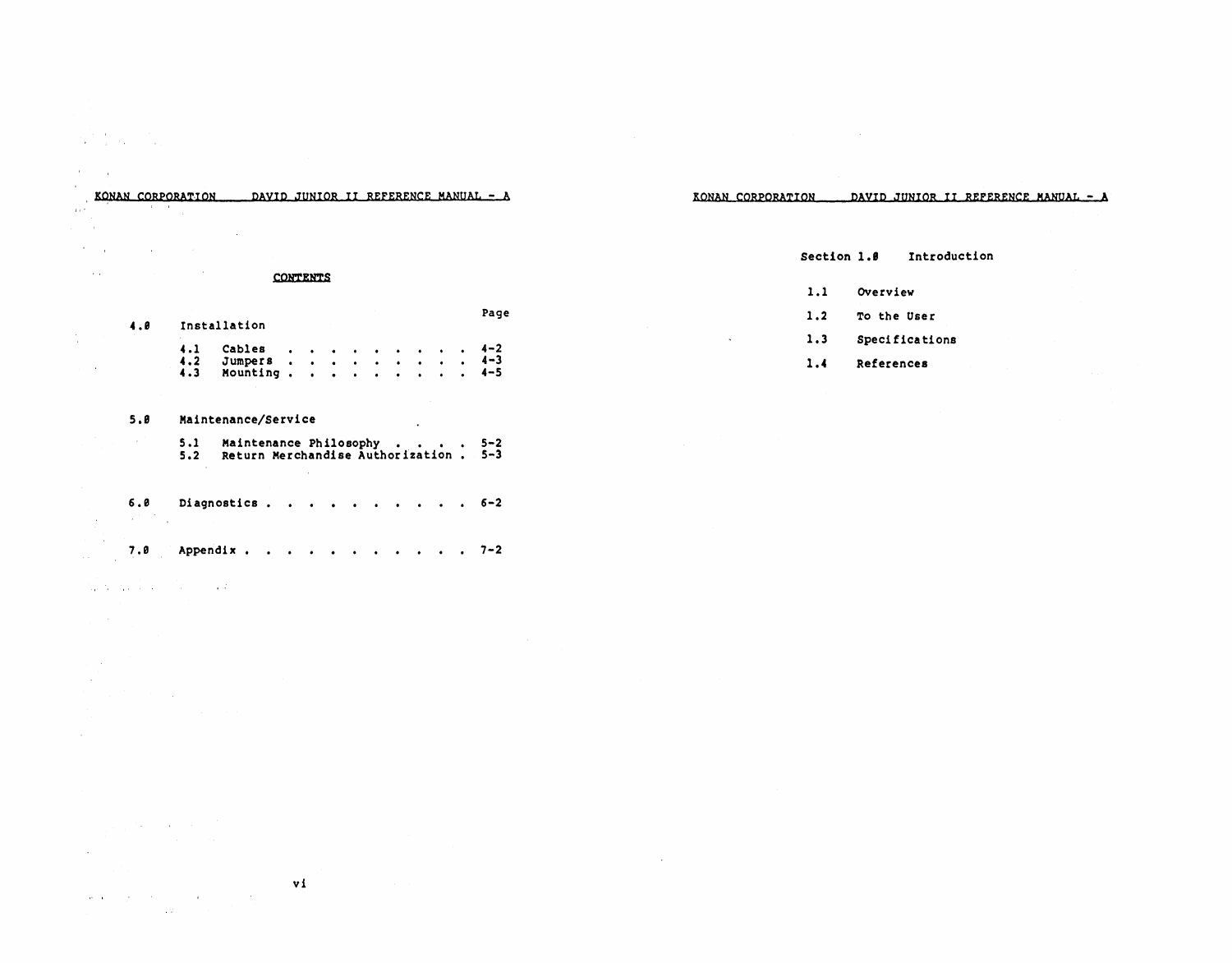KONAN CORPORATION DAVID JUNIOR II REFERENCE MANUAL -INTRODUCTION

#### KONAN CORPQRA~ION PAVlP JUNIOR II REFERENCE MaNQaL - <sup>A</sup> INTRODUCTION

### 1.1 OVerview

Thi5 manual provides you with the information necessary to answer your questions about the David Junior II disk controller, and to integrate the David Junior II into your sY5tem.

This manual has Hardware and Software Theory of Operations sections to provide you with an understanding of how the David Junior II works.

The installation section discusses essential information that you must know to correctly install the David Junior II. The installation section also contains a table for your future reference when strapping your controller.

The maintenance section discusses the procedures to be followed in the event that your David Junior II should require maintenance.

The appendix provides supplementary information concerning subsystems.

#### 1.2 To the User

- 3.

The Konan David Junior II is an intelligent 5-1/4- Winchester disk controller. It connects to the host com-<br>puter via an 8-bit parallel port. Three control lines and<br>one status line are part of the host interface as well. The controller has been designed to be compatible with the Konan David interface. This standard will be used (and is currently being implemented) on other peripheral controllers that Konan will be manufacturing. This allows the OEM to connect to larger disks or other devices without modifying the hardware or software except for low level drivers. The David Junior II can control up to two disk drives, with up to eight heads and 4096 tracks. The David Junior II is dimensionally compatible with the 5-1/4- Winchester drives. The command set for the David Junior II provides all of the required functions to interface the host to the. disk.

1.3 Specifications

Host Data Transfer-

8-bit parallel<br>625 K bytes per second maximum data rate

Disk Data Transfer-

Modified Frequency Modulation pre-compensation 12 nsec 5 MHz data rate

Disk Control Capabilitie5-

- $2 -$  units<br> $8 -$  heads
- 4096 tracks standard. The David Junior II will optionally address up to 32,000 tracks.

Cabling-

- 26 pin host interface cable
- 34 pin disk control cable
- 20 pin disk data cable (drive 0)
- 20 pin disk data cable (drive 1)
- 4 pin power (female connector provided with controller)

فالقارب القارف فالمراري الوارد

计可变 医血管下的 化二氯化二氯

**Sales Control** 

Power Requirements-

+5 volts at 2.0 amps

+12 volts at 0.15 amps

Board Dimensions-

 $5.7''$  X  $7.8''$ 

Cooling-

Forced cooling is suggested if the David Junior II is enclosed in a restricted space.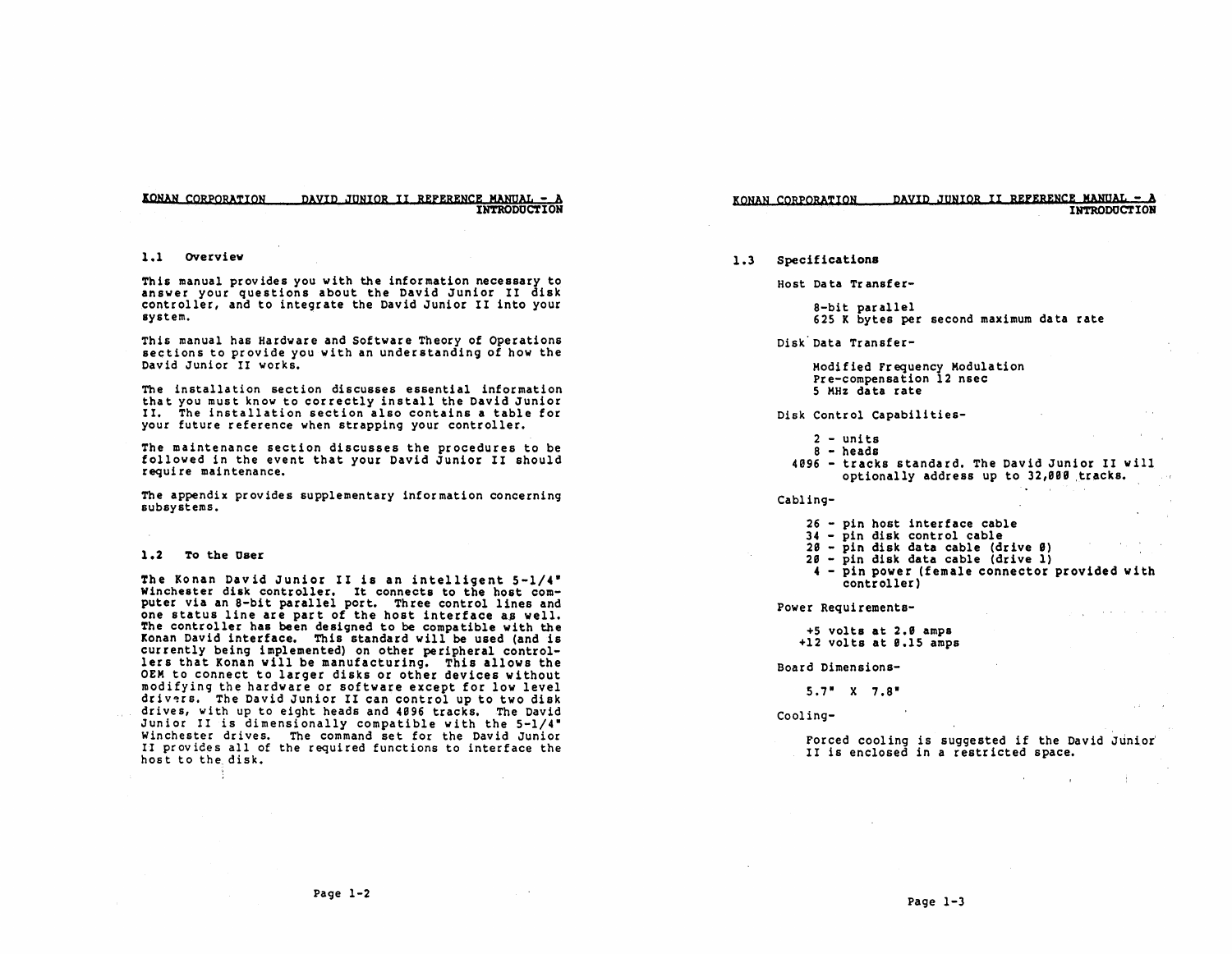#### KONAN CQRPORATION DAYID JUNIOR II REFERENCE MANUAL - A

# Table 1-1 Default Drive Configurations

### Seagate ST-586 Bard Disk

| Beads per Drive                    |     |
|------------------------------------|-----|
| Tracks per Head                    | 153 |
| Sectors per Track                  | 16  |
| Step Rate (msec)                   |     |
| Bytes per Sector                   | 512 |
| Cylinder mode                      | no  |
| Reduced Write Current Track Number | 128 |
| Precompensation Track Number       | 32  |
| Spare Tracks per Head              |     |

## '\ \*'All ~umbers in decimal

state and property and state

 $\sim$  $\alpha$  .  $\ddot{\phantom{0}}$ 

 $\alpha$ 

 $\gamma$  and

 $\frac{1}{\sqrt{2}}\left(\frac{1}{\sqrt{2}}\right)^{2}=\frac{1}{2}\left(\frac{1}{\sqrt{2}}\right)^{2}$ 

 $\sim 10^{-1}$  ,  $\sim 10^{-1}$ 

 $\mathcal{F}^{\text{max}}_{\text{max}}$  ,  $\mathcal{F}^{\text{max}}_{\text{max}}$ 

 $\frac{1}{\sqrt{2}}\frac{1}{\sqrt{2}}\left(\frac{1}{\sqrt{2}}\right)^2\left(\frac{1}{2}\right)^2$  $\sim$  $\mathcal{F}^{\mathcal{A}}_{\mathcal{A}}$  and  $\mathcal{F}^{\mathcal{A}}_{\mathcal{A}}$ 

 $\sim 10^{-1}$ 

 $\frac{1}{2}$  .  $\sim$ 

supervisor and state

 $\label{eq:2} \frac{1}{\sqrt{2}}\left(\frac{1}{\sqrt{2}}\right)^{2} \left(\frac{1}{\sqrt{2}}\right)^{2} \left(\frac{1}{\sqrt{2}}\right)^{2} \left(\frac{1}{\sqrt{2}}\right)^{2} \left(\frac{1}{\sqrt{2}}\right)^{2} \left(\frac{1}{\sqrt{2}}\right)^{2} \left(\frac{1}{\sqrt{2}}\right)^{2} \left(\frac{1}{\sqrt{2}}\right)^{2} \left(\frac{1}{\sqrt{2}}\right)^{2} \left(\frac{1}{\sqrt{2}}\right)^{2} \left(\frac{1}{\sqrt{2}}\right)^{2} \left(\frac{$ 

 $\mathcal{L}_{\rm{max}}$  , and

 $\sim$   $\mu$  .

 $\sim$   $\lambda$ 

 $\sim$ 

KONAN CORPORATION DIWID JUNIOR II REFERENCE MANUM· - A

 $\mathcal{L}$ 

 $\sim$   $\sim$ 

 $\overline{a}$ 

÷,

 $\frac{A_{\rm{max}}}{\hbar}$ 

**College** 

### 1.4 References

See operating manual of the particular disk to be interfaced to the David Junior II.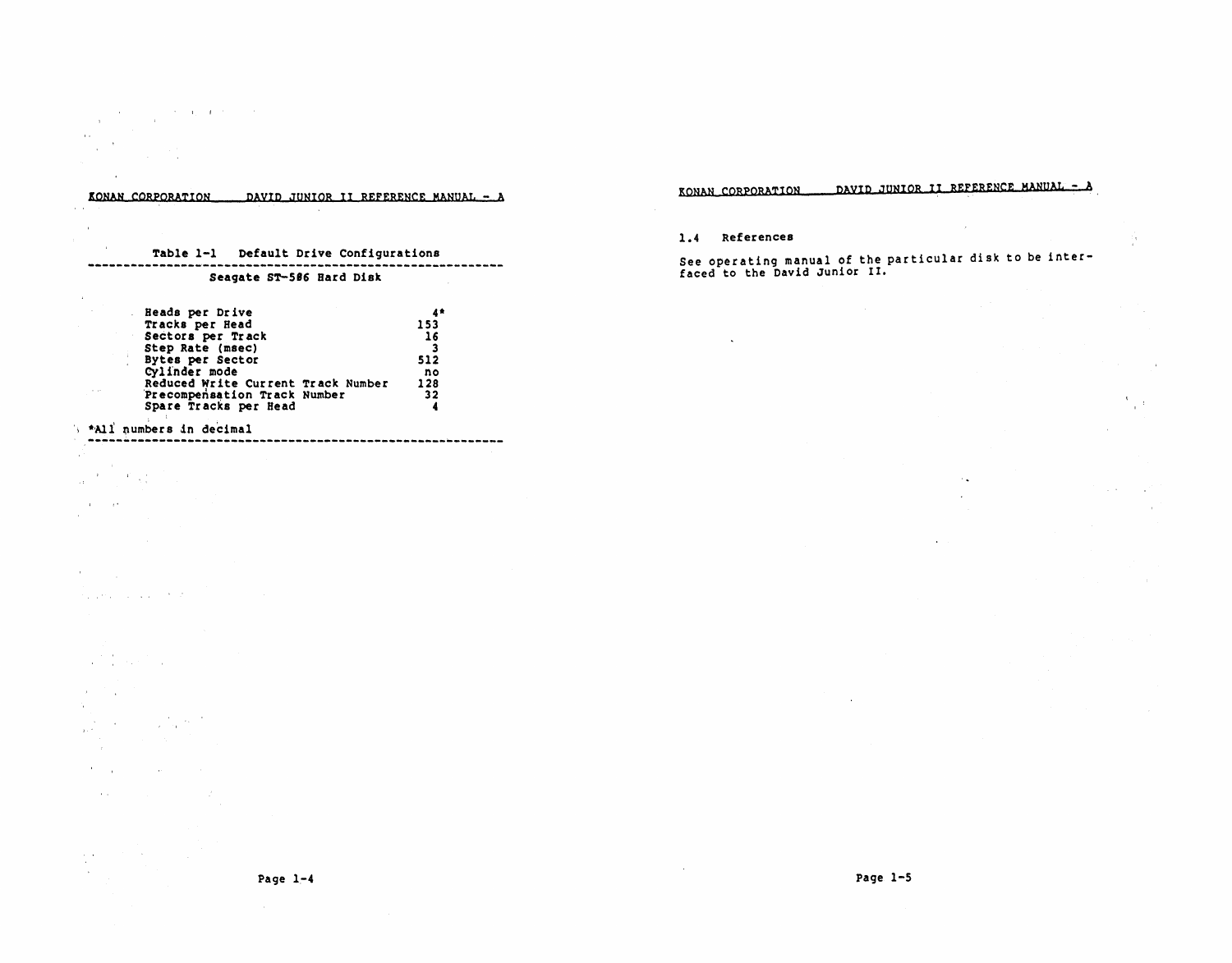KONAN CORPORATION DAVID JUNIOR II REFERENCE MANUAL - A

This page left blank intentionally.

and a string

 $\sim$ 

and the company

 $\alpha$  and  $\alpha$ 

 $\alpha_{\rm eff} = 0.1$ 

 $\sim$ 

 $\beta$ 

 $\ddot{\phantom{1}}$ 

Section 2.5 Hardware Theory of Operation

 $\mathbf{r}$ 

- 2.1 Host/David Jr. II Interface
- 2.2 Host/David Jr. II Schematic
- 2.3 Host/David Jr. II Pin Out List
- 2.4 Host/David Jr. II Timing
- 2.5 Disk/David Jr. II Pin Out List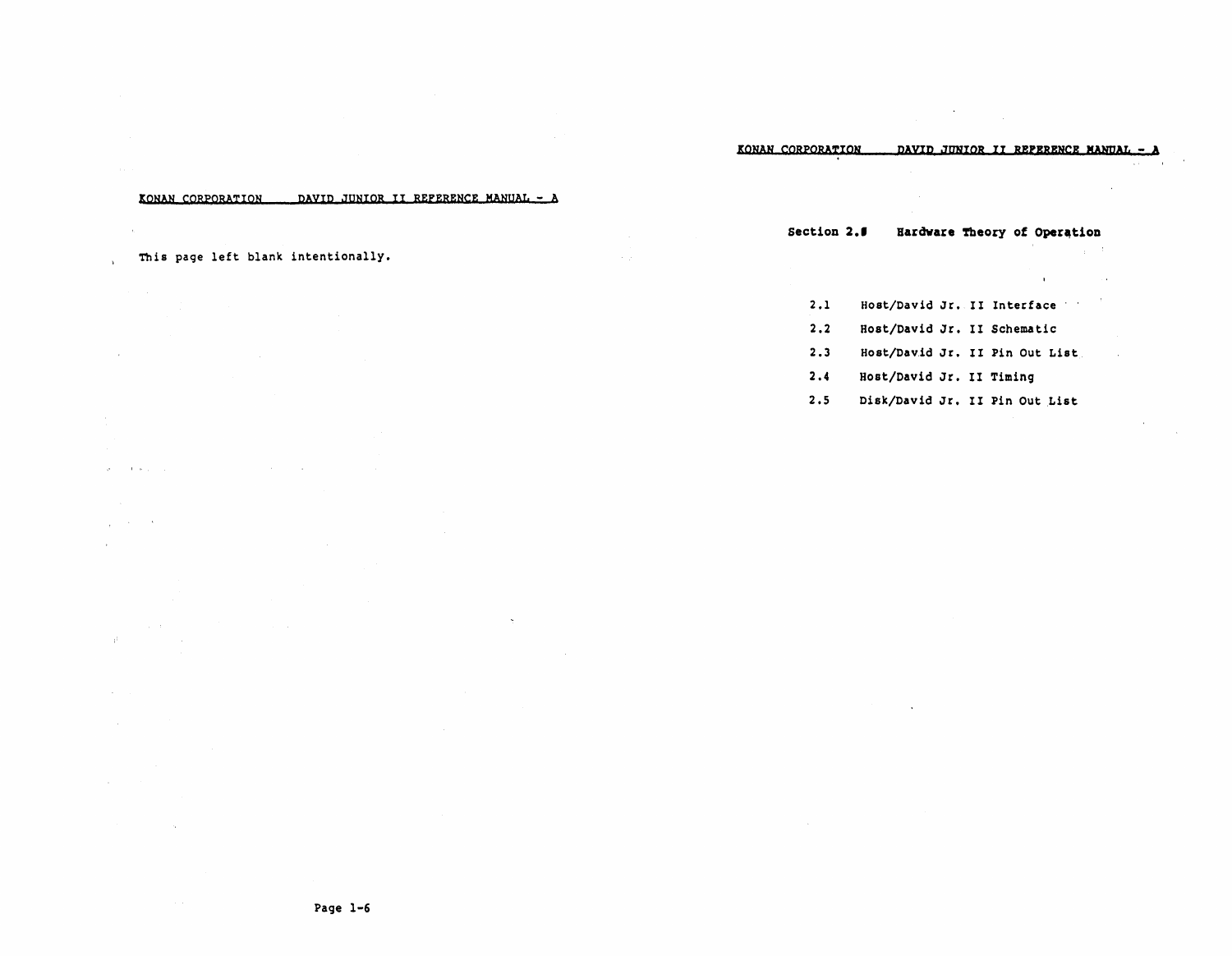DAVID JUNIOR II REFERENCE MANUAL - A KONAN CORPORATION HARDWARE THEORY OF OPERATION

## KONAN CORPORATION DAVID JUNIOR II REFERENCE MANUAL - A BARDWARE THEORY OF OPERATION  $\mathcal{L}_{\mathrm{L}}$  , where  $\mathcal{L}_{\mathrm{L}}$

### 2.1 Bost/David Jr. II Interface

 $\mathcal{L}^{\text{max}}(\mathcal{A},\mathcal{B},\mathcal{B},\mathcal{B})$ 

Below is a description of the host interface data and control lines:

| <b>SIGNAL NAME</b>                                                                              | <b>DIR</b>                                                                                       | <b>DESCRIPTOR</b>                                                                                                                                                                                                                                           |
|-------------------------------------------------------------------------------------------------|--------------------------------------------------------------------------------------------------|-------------------------------------------------------------------------------------------------------------------------------------------------------------------------------------------------------------------------------------------------------------|
| <b>DWR</b><br>state of the company<br>$\gamma$ , $\gamma$ , $\gamma$                            | $\rightarrow$ $\rightarrow$ $\rightarrow$ $\rightarrow$<br>provided a state<br><b>Contractor</b> | This is the write line to the<br>David Jr. II. The low to high<br>transistion of this signal latches<br>data into the David Jr. II. Write<br>data and DWR must meet the timing<br>requirements shown on Page 2-6.                                           |
| DRD<br>$\mathcal{A}(\mathcal{A})$ and $\mathcal{A}(\mathcal{A})$ and $\mathcal{A}(\mathcal{A})$ | $ - -$                                                                                           | This is the read line to the David<br>Jr. II. When low, it enables data<br>from the David Jr. II onto the bi-<br>directional data bus. See Timing<br>on Page 2-6.                                                                                           |
| 7מם-200                                                                                         |                                                                                                  | <---> Bi-directional data bus. Allows<br>transfer of data to and from the<br>David Jr. II.                                                                                                                                                                  |
| DRST<br>$\mathbf{q} = \mathbf{q}$ .<br><b>Contractor</b>                                        | $\rightarrow$ $\rightarrow$ $\rightarrow$ $\rightarrow$<br>All the state of the con-             | Resets the David Jr. II. DRST<br>must be low for a minimum of 2<br>micro-seconds. It is suggested<br>that this line be software<br>controllable so the David Jr. II<br>can be reset from the host system<br>without the need to reset the<br>entire system. |
|                                                                                                 |                                                                                                  | DRDY Signals the host processor that<br>the David Jr. II has completed its<br>current operation. This line can<br>be used to generate interrupts.                                                                                                           |

NOTE: DWR and DRD are exclusive operations, and therefore<br>should not be activated simultaneously.

All data signals must be driven with line drivers capable<br>of providing a sink (LOW) current of 24 MA, and a<br>source (HIGH) current of 2.6 MA.

All control lines must be driven with line drivers capable of providing a sink current of 24 MA, and a<br>source current of 12 MA.

Maximum Host cable length is 5 feet.

 $\label{eq:2.1} \mathcal{L}(\mathbf{z}) = \mathcal{L}(\mathbf{z}) \mathcal{L}(\mathbf{z}) = \mathcal{L}(\mathbf{z}) \mathcal{L}(\mathbf{z}) = \mathcal{L}(\mathbf{z})$ 

 $\sim$ 

 $\sim$   $\sim$ 

as free of



 $\sim 10^{-1}$ 

 $\sim 10^{-1}$ 

**Contract** 

 $\mathcal{L}_{\mathrm{H}}$  , and

Page  $2-3$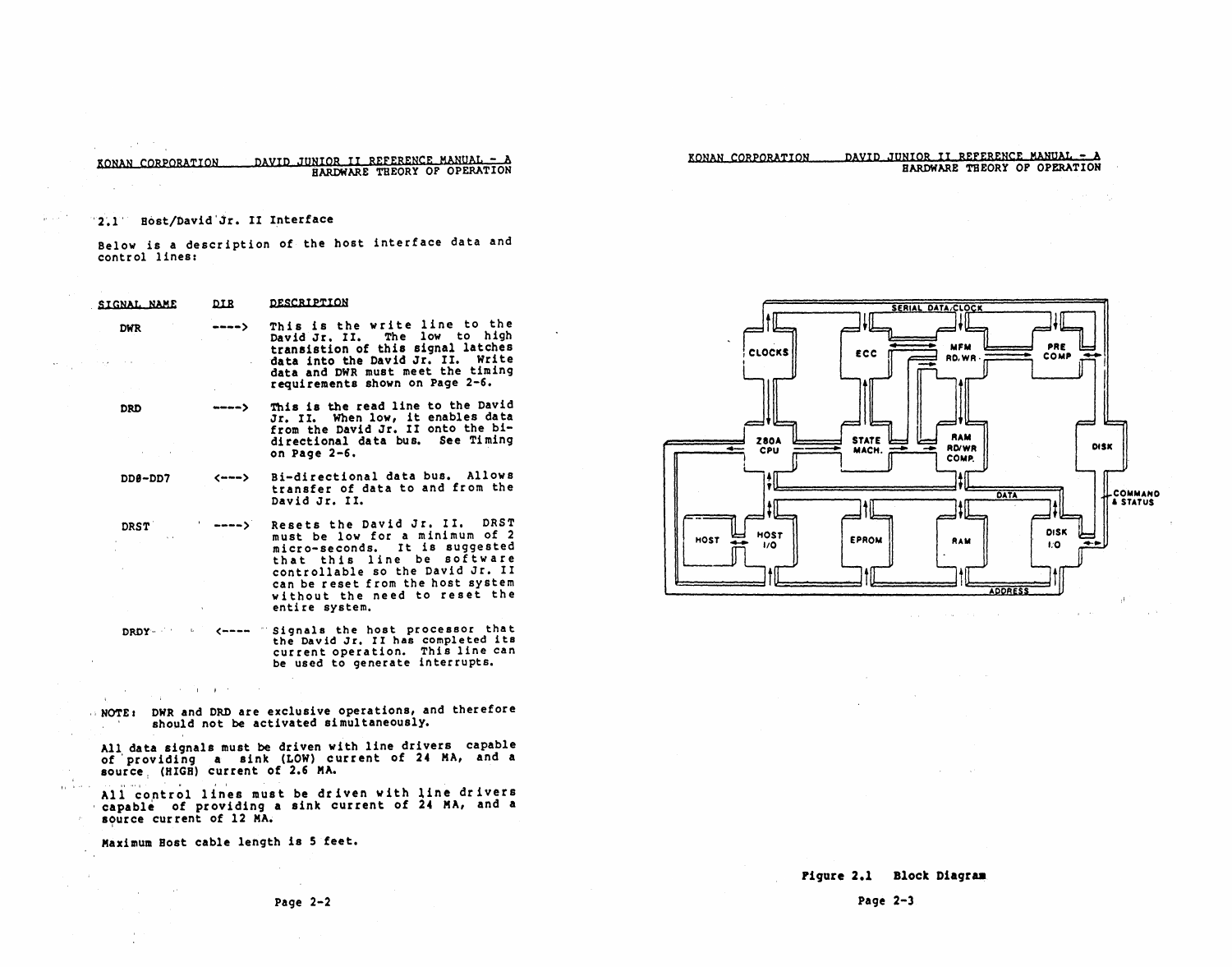

| KONAN CORPORATION |  |  | DAVID JUNIOR II REFERENCE MANUAL - A |
|-------------------|--|--|--------------------------------------|
|                   |  |  | <b>HARDWARE THEORY OF OPERATION</b>  |

2.3 Host/David Jr. II Pin Out List

Below is a pin out list for the Bost Interface cable:

| $1$ GND                                | 2                               |
|----------------------------------------|---------------------------------|
| $3$ GND                                | 4. SPARE                        |
| $5$ GND                                | 6                               |
| $7$ DRDY                               | $8 \ldots  \ldots  \text{DRST}$ |
| $9$ GND                                | 10DD7                           |
| $11$ GND                               | 12                              |
| $13 \ldots \ldots \ldots \ldots$ . GND | 14DD5                           |
| 15KEY PIN                              | 16DD4                           |
| $17$ GND                               | 18DD3                           |
| $19$ GND                               | 28DD2                           |
| $21$ GND                               | 22DD1                           |
| $23$ GND                               | 24                              |
| $25$ GND                               | $26$ RESERVED                   |

Page  $2-5$ 

 $\mathbf{r}$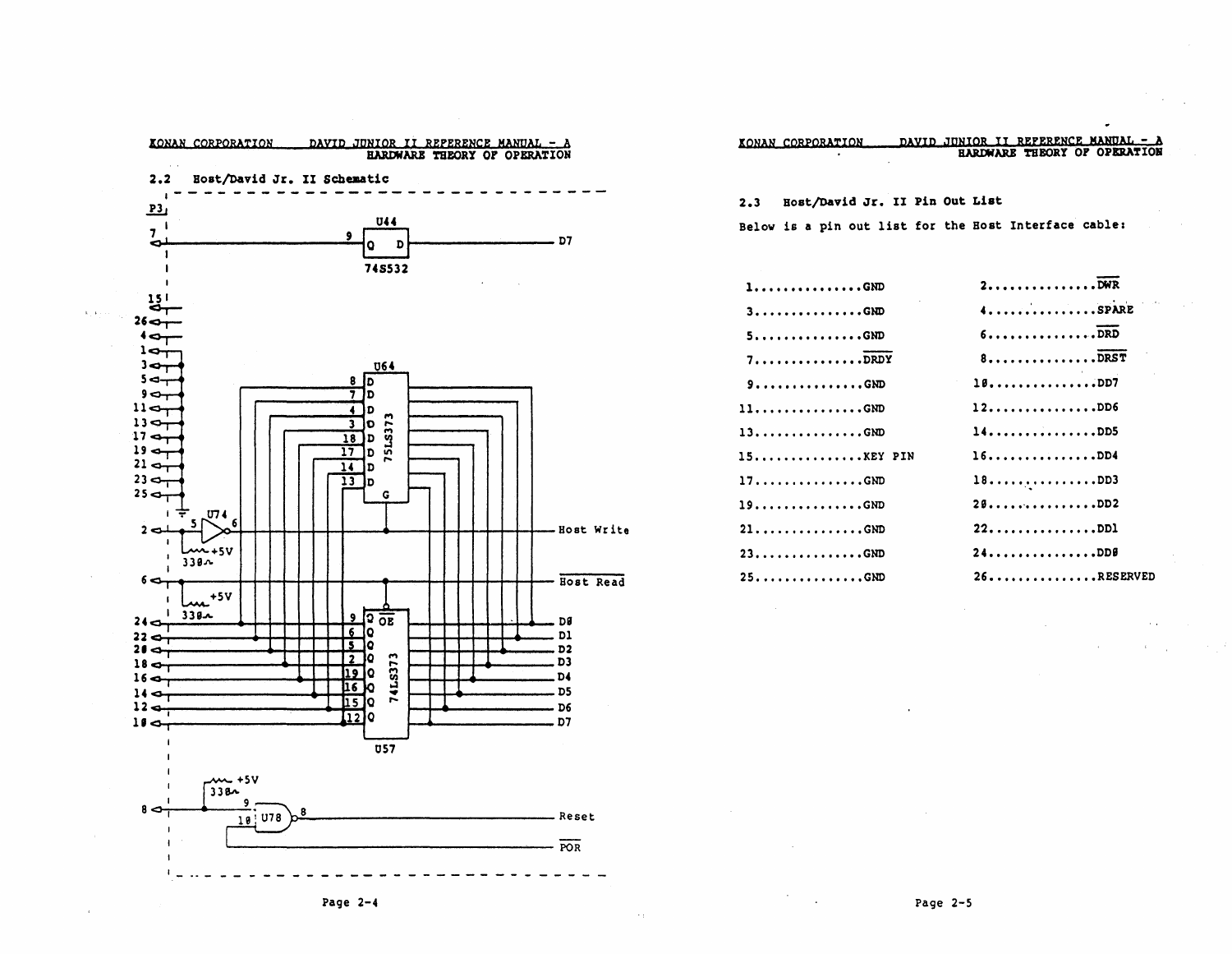

 $\sim$   $\sim$ 

KONAN CORPORATION

 $\sim 10^{-1}$ 

 $\label{eq:2.1} \frac{1}{2} \left( \frac{1}{2} \left( \frac{1}{2} \right) \left( \frac{1}{2} \right) \left( \frac{1}{2} \right) \left( \frac{1}{2} \right) \left( \frac{1}{2} \right) \left( \frac{1}{2} \right) \left( \frac{1}{2} \right) \left( \frac{1}{2} \right) \left( \frac{1}{2} \right) \left( \frac{1}{2} \right) \left( \frac{1}{2} \right) \left( \frac{1}{2} \right) \left( \frac{1}{2} \right) \left( \frac{1}{2} \right) \left( \frac{1}{2} \right$ 

 $\mathcal{L}(\mathcal{A},\mathcal{A})$  , and  $\mathcal{L}(\mathcal{A},\mathcal{A})$  , and  $\mathcal{L}(\mathcal{A},\mathcal{A})$ 

 $\sim$ 

 $\sim 10$ 



|                 | 2.5 Disk/David Jr. II Pin Out List |                 |                                                                                                               |                                                |
|-----------------|------------------------------------|-----------------|---------------------------------------------------------------------------------------------------------------|------------------------------------------------|
|                 |                                    |                 |                                                                                                               |                                                |
|                 | 1 GND<br>3 GND                     |                 |                                                                                                               | 2 Reduced Write Current<br>4 Head Select Bit 2 |
|                 | 5 GND                              |                 | 6 Write Gate                                                                                                  |                                                |
|                 | 7 GND<br>9 GND                     |                 | 8 Seek Complete                                                                                               |                                                |
|                 |                                    |                 | 8 Seek Complete<br>10 Track 0<br>12 Write Fault                                                               |                                                |
|                 | 11 GND<br>13 GND                   |                 |                                                                                                               |                                                |
|                 | 15 GND                             |                 |                                                                                                               | 14 Head Select Bit 0<br>16 not connected       |
|                 |                                    |                 |                                                                                                               | 18 Head Select Bit 1                           |
|                 | 17 GND<br>19 GND<br>21 GND         |                 | 20 Index<br>22 Ready                                                                                          |                                                |
|                 |                                    |                 | 22 Ready<br>26 Drive Select 8<br>26 Drive Select 1<br>38 not connected<br>32 not connected<br>34 Direction In |                                                |
|                 | 23 GND<br>25 GND                   |                 |                                                                                                               |                                                |
|                 | 27 GND                             |                 |                                                                                                               |                                                |
|                 | 29 GND                             |                 |                                                                                                               |                                                |
|                 | $31$ GND<br>$33$ GND               |                 |                                                                                                               |                                                |
|                 |                                    |                 | $\mathcal{L}^{\text{max}}$                                                                                    | David Jr. II J# Disk Control Cable (Daisy)     |
|                 |                                    |                 |                                                                                                               |                                                |
|                 |                                    |                 |                                                                                                               |                                                |
| 3.              | 1 Drive Selected                   |                 |                                                                                                               | 2 GND                                          |
| 5.              | not connected<br>not connected     |                 |                                                                                                               | 4 GND<br>6 GND                                 |
|                 | 7 not connected                    |                 |                                                                                                               | 8 GND                                          |
| 9.              | not connected                      |                 |                                                                                                               | 10 not connected                               |
| 13 <sub>1</sub> | 11 GND                             | +MFM Write Data |                                                                                                               | 12 GND<br>14 -MFM Write Data                   |
| 15              | <b>GND</b>                         |                 |                                                                                                               |                                                |
|                 | 17 +MFM Read Data<br>19 GND        |                 |                                                                                                               | 16 GND<br>18 -MFM Read Data<br><b>20 GND</b>   |
|                 |                                    |                 |                                                                                                               |                                                |
|                 |                                    |                 |                                                                                                               | David Jr. II J1, J2 Disk Data Cable (Radial)   |
|                 |                                    |                 |                                                                                                               |                                                |

Page  $2-6$ 

 $\sim$ 

 $\sim$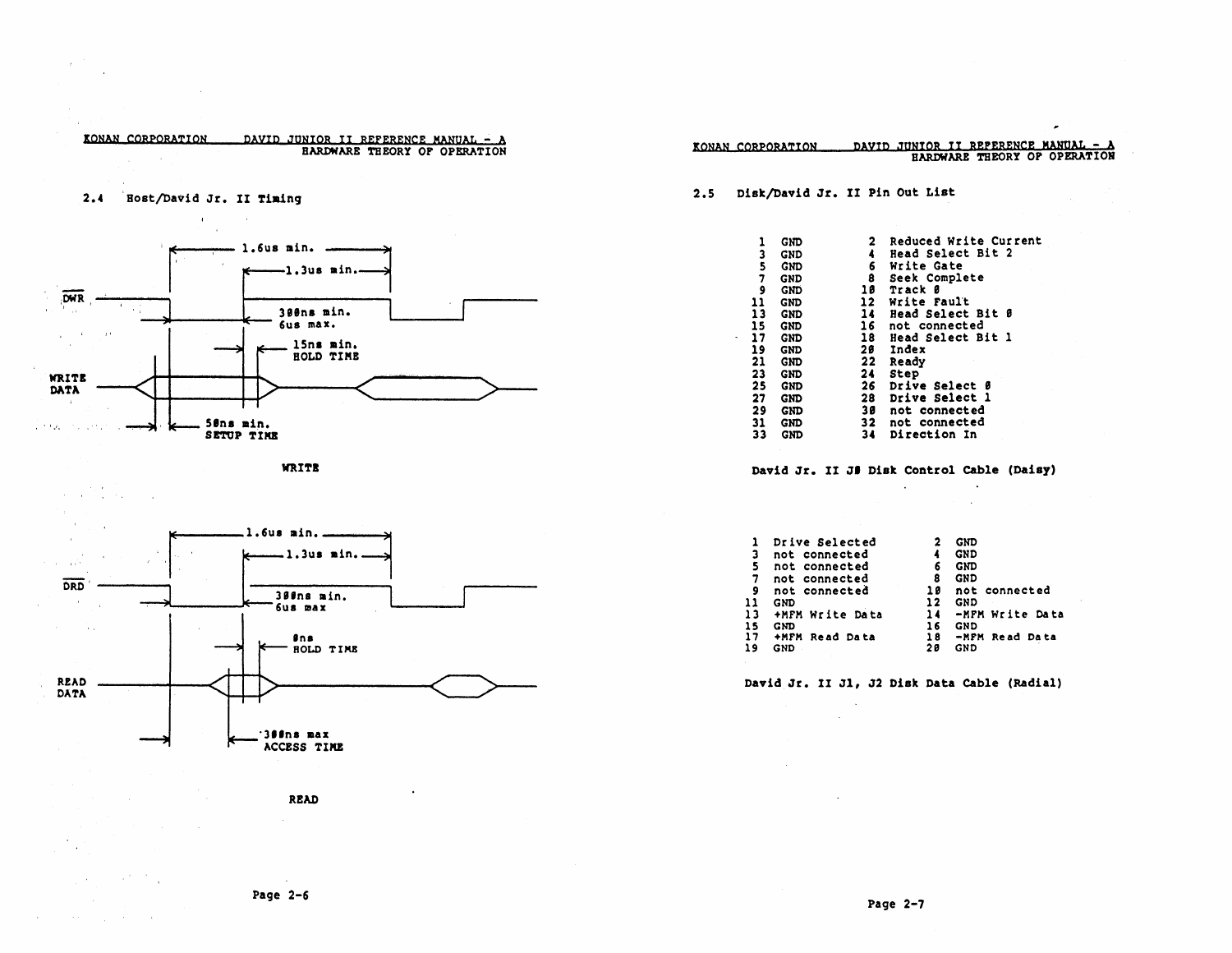KONAN CORPORATION PAYID JUNIOR II REFERENCE MANUAL - AKONAN CORPORATION PAYID JUNIOR II REFERENCE MANUAL - A

This page left blank intentionally.

**Sales** 

 $\overline{1}$ 

3.9 Software Theory of Operation 3.1 Command Format 3.1.2 Address Format 3.2 Command Sequence 3.3 Status Byte 3.4 Abort  $\sim 100$ 3.5 Read Buffer 3.6 Write Buffer 3.7 Format 3.8 . Read Disk 3.9 write Disk 3.19 Format Spare 3.11 Drive Status 3.12 Seek 3.13 Read 10  $\mathbf{r}$ 3.14 StatUB 3.15 Append Map 3.16 INIT 3.17 INITl

 $\overline{a}$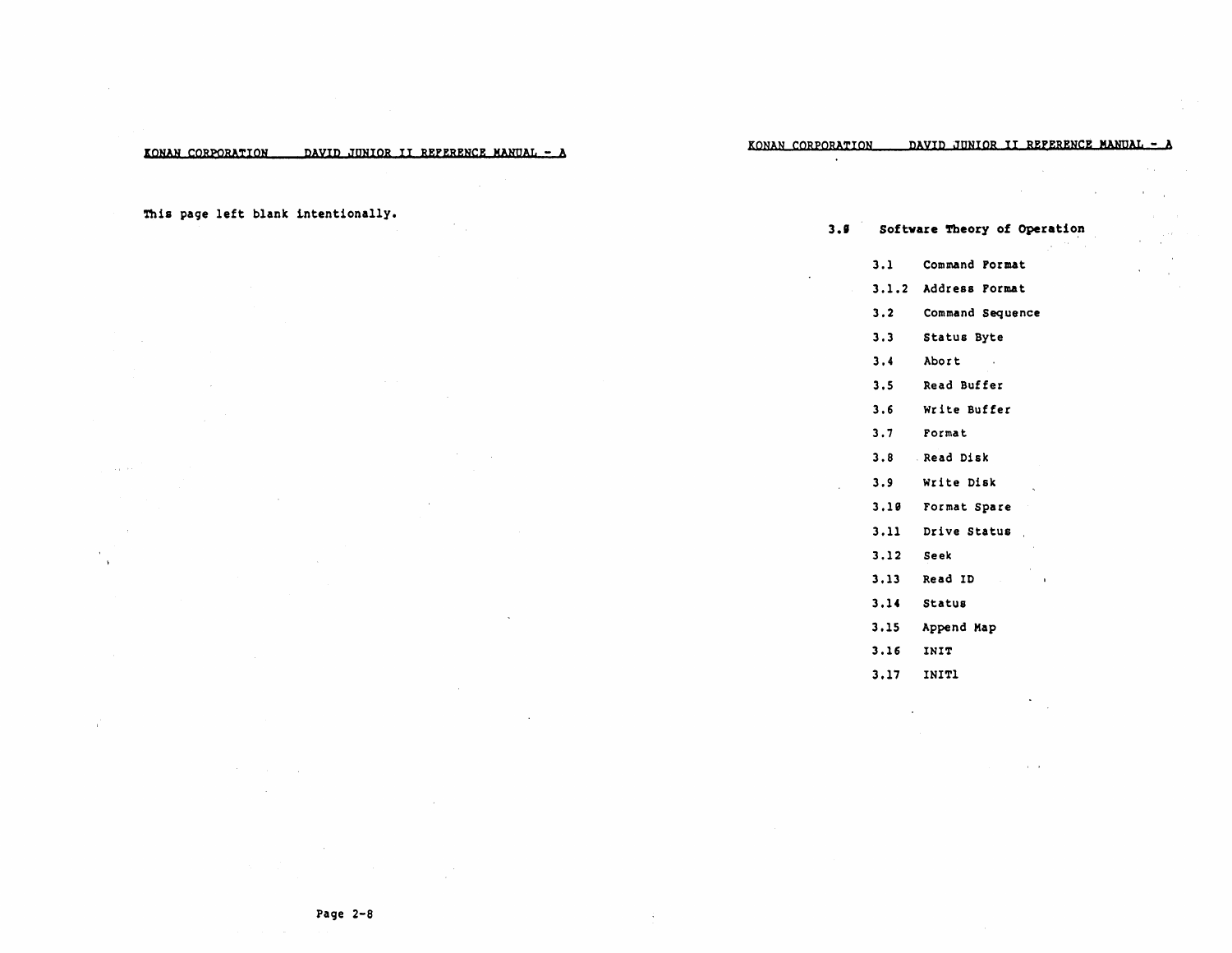#### EONAN CORPORATION DAVID JQNIOR II ReFERENCE MANQAL - A SOFTWARE THEORY OF OPERATION

#### 3~1 Command Format

The commands have been divided into three major types wh'ich are described below. The high order nibble of the command byte contains the command type.

TYPE 8 COMMANDS - Require only the command byte to be issued.

TYPE 2 COMMANDS - Require 8 bytes to be transferred.

- TYPE 4 COMMANDS Require sector (256/512) bytes to be transferred.
	- $\mathcal{O}(2\pi)$  . The projection of  $\mathcal{O}(2\pi)$

 $\rightarrow$ 

settle countries and the pr

I,

| <b>FUNCTION</b>             |    | <b>COMMAND</b> | DIRECTION | <b>TRANSFER</b>                                            |
|-----------------------------|----|----------------|-----------|------------------------------------------------------------|
| <b>ABORT</b>                | 81 | <b>HEX</b>     |           | <b>NONE</b>                                                |
| INIT                        | 92 |                |           | <b>NONE</b>                                                |
| INIT1                       | 87 |                |           | <b>NONE</b>                                                |
| <b>READ DISK</b>            | 21 |                | TO CNTRLR | 8 BYTES                                                    |
| WRITE DISK                  | 22 | ۰              | TO CNTRLR | 8 BYTES                                                    |
| READ ID                     | 23 |                | TO HOST   | 8 BYTES                                                    |
| <b>STATUS</b>               | 24 | ۰              | TO HOST   | 8 BYTES                                                    |
| DRIVE STATUS                | 25 |                | TO HOST   | 8 BYTES                                                    |
| FORMAT SPARE                | 26 | ۰              | TO CNTRLR | 8 BYTES                                                    |
| FORMAT<br>$\mathbf{C}$      | 27 |                | TO CNTRLR | 8 BYTES                                                    |
| <b>SEEK</b><br>- 1          | 28 |                | TO CNTRLR | 8 BYTES                                                    |
| APPEND MAP                  | 2A |                | TO CNTRLR | 8 BYTES                                                    |
| READ BUFFER<br>$\mathbf{L}$ | 41 |                | TO HOST   | EOUAL TO #<br>OF.<br><b>BYTES</b><br>IN SEC-<br><b>TOR</b> |
| WRITE BUFFER                | 42 |                | TO CNTRLR | <b>EOUAL TO # OF</b><br><b>BYTES</b><br>IN SEC-<br>TOR     |

#### 3.1.2 Address Format

In commands which include an 8 byte transfer from the host to the controller, unless otherwise specified follow the format below:

| Byte #  |                                                                        |                                                                           |  |                                                                                 |
|---------|------------------------------------------------------------------------|---------------------------------------------------------------------------|--|---------------------------------------------------------------------------------|
| a<br>2  | Unit Number<br><b>Read Number</b><br>Track Low<br>Track High<br>Sector | $(0 \text{ or } 1)$<br>$(0 - -) 7$<br>$(0$ --> FF)<br>$(0 \text{ or } 1)$ |  | $(B \rightarrow P)$ 512 Byte Sectors<br>or $(B \rightarrow P)$ 256 Byte Sectors |
| 5<br>-6 | Reserved                                                               |                                                                           |  |                                                                                 |

#### 3.2 Comaand Sequence

In a typical command sequence, the command is issued using a simple handshake routine. Data/parameters are then transferred without any handshaking, making commands simple and fast. At the end of the transfer, a single byte of status is transmitted to the host. Following is a description of the flow chart of the command sequence. (Please refer to Pigure 3.1 Command Sequence).

On power up, the host should output a 89 to the David Jr. II. When a command is to be sent to the David Jr. II, a subroutine with this sequence should be called.

- 1. Read the David Jr. II port and wait for an "A0" hex byte. This indicates that the David Jr. II is ready to receive a command.
- 2. Write the command byte to the David Jr. II.
- 3. Read the David Jr. II port and wait for an "Al" hex byte. This indicates that the David Jr. II has received the command which was just issued.
- 4. Write an "FF" hex byte to the David Jr. II to allow it to execute the command.
- 5. Delay 5S micro-seconds. This allows the David Jr. II time to set up in its internal DMA (Direct Memory Access) mode. '
- 6. Do a transfer to/from the David Jr. II if required.

7. Write an ·FF· hex byte to the David Jr. II.

,"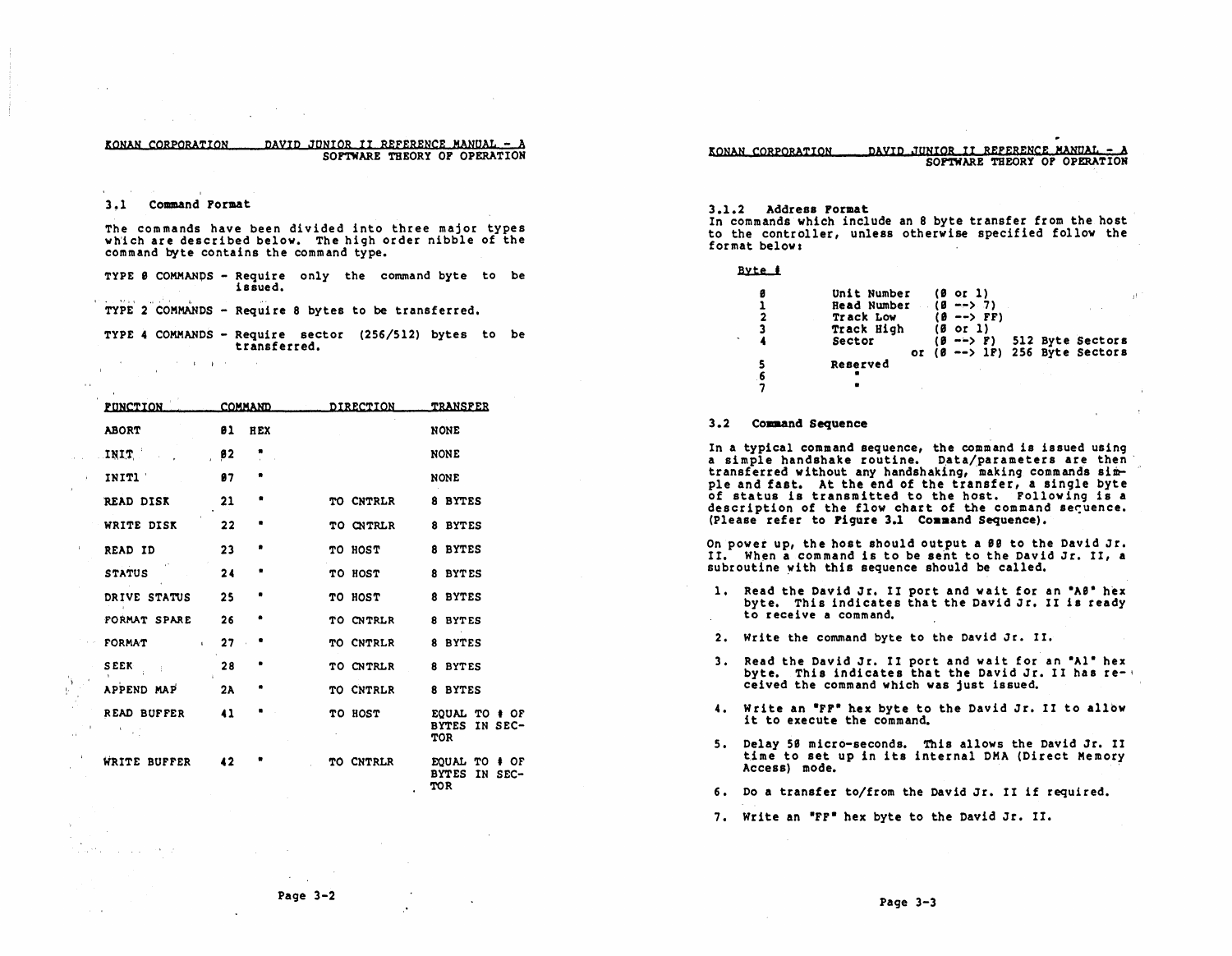

Page  $3-4$ 

Page 3-5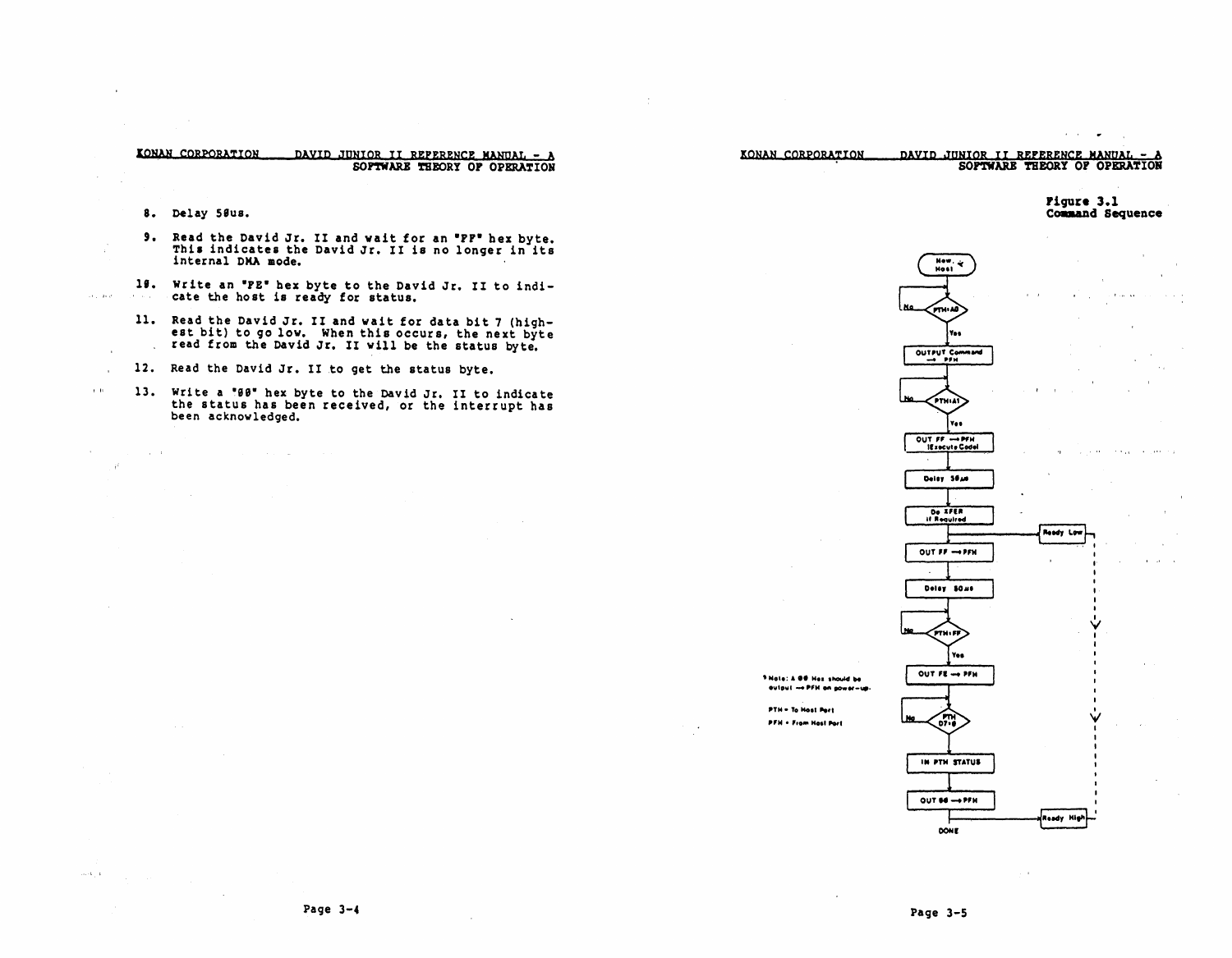|                                                                  | KONAN CORPORATION                                                                       |                                                                                                   | DAVID JUNIOR II REFERENCE MANUAL - A<br>SOPTWARE THEORY OF OPERATION                                                                                                                                      |                | KONAN CORPORATION<br>DAVID JUNIOR II REFERENCE MANUAL - A<br>SOFTWARE THEORY OF OPERATION                            |                                                                            |                                                                                                                                                                                                                                     |  |  |  |  |
|------------------------------------------------------------------|-----------------------------------------------------------------------------------------|---------------------------------------------------------------------------------------------------|-----------------------------------------------------------------------------------------------------------------------------------------------------------------------------------------------------------|----------------|----------------------------------------------------------------------------------------------------------------------|----------------------------------------------------------------------------|-------------------------------------------------------------------------------------------------------------------------------------------------------------------------------------------------------------------------------------|--|--|--|--|
| PTH                                                              | in 8080 code below.                                                                     |                                                                                                   | The preceeding sequence is shown in two generalized<br>routines, COMOUT (Command Out) and EXEC (Execute), written                                                                                         |                |                                                                                                                      |                                                                            | To show how to execute a simple series of commands with<br>the David Jr. II disk controller, the following routine<br>reads Unit 0, Head 0, Track 0, Sector 9 from the disk and                                                     |  |  |  |  |
| PFH                                                              | EQU<br><b>EOU</b>                                                                       | <b>87DH</b><br><b>87DR</b>                                                                        | ;DAVID JR II READ PORT ADDRESS<br>; DAVID JR II WRITE PORT ADDRESS                                                                                                                                        |                |                                                                                                                      | routines described above.                                                  | into the host's buffer. It uses the COMOUT and EXEC                                                                                                                                                                                 |  |  |  |  |
|                                                                  | <b>DAVID JR II</b>                                                                      |                                                                                                   | ITHIS ROUTINE SENDS THE COMMAND IN REGISTER 'A' TO THE                                                                                                                                                    |                | MVI.<br><b>CALL</b><br><b>XRA</b>                                                                                    | A, 21B<br><b>COMOUT</b><br>$\mathbf{A}$                                    | READ DISK COMMAND                                                                                                                                                                                                                   |  |  |  |  |
| COMOUT: MOV<br>RDYl:<br>والموارد والمراوي<br>RDY2:               | <b>XRA</b><br><b>OUT</b><br>IN<br>CPI.<br>J NZ<br>MOV<br><b>OUT</b><br>IN<br><b>CPI</b> | B,A<br>A.<br>PFH<br><b>PTH</b><br>вавн<br><b>RDY1</b><br>A, B<br>PFH<br><b>PTH</b><br><b>BAIR</b> | ; SAVE COMMAND (WAS IN 'A')<br>; CLEAR DAVID JR II PORT (IN CASE IT<br><b>¡WASN'T ALREADY).</b><br>WAIT FOR THE DAVID JR II TO GO<br>READY.<br><b>ISEND COMMAND</b><br>¡WAIT UNTIL THE DAVID JR II HAS IT | $\mathbf{x}$ . | <b>OUT</b><br><b>OUT</b><br><b>OUT</b><br><b>OUT</b><br><b>OUT</b><br>OUT<br><b>OUT</b><br><b>OUT</b><br><b>CALL</b> | PFH<br>PFH<br>PFH<br>PPH<br>PFH<br>PPH<br><b>PFH</b><br>PPH<br><b>EXEC</b> | $JUNIT + \theta$<br>$HED + \theta$<br>$TRACT LOW = \beta$<br>$\int \text{TRACK HIGH} = \theta$<br><b>ISECTOR # 8</b><br>$; RESERVED = \theta$<br>$i$ RESERVED = $\theta$<br>$; RESERVED = B$<br><b><i>IEND COMMAND SEQUENCE</i></b> |  |  |  |  |
| RDY3:                                                            | J <sub>N2</sub><br><b>MVI</b><br><b>OUT</b><br>MVI.<br><b>DCR</b><br>JNZ                | RDY2<br>A, ØPFH<br>PFH<br>A.18<br>$\lambda$<br>RDY3                                               | <b>ISEND EXECUTE CODE</b><br>;DELAY 50 MICRO-SECONDS                                                                                                                                                      | RDDATA: IN     | LXI<br>MVI.<br><b>CALL</b><br>LXI                                                                                    | <b>H.1000H</b><br>A.41H<br><b>COMOUT</b><br><b>B,200H</b><br>PTH           | ;LOAD ADDRESS<br>TO HOST DMA<br>SEND IT<br>;BC=NO.OF BYTES TO RETRIEVE (512)<br><b>JGET DATA BYTE</b>                                                                                                                               |  |  |  |  |
|                                                                  | <b>RET</b><br>JOOMMAND, DO IT NOW                                                       |                                                                                                   | JIF A DATA/PARAMETER TRANSFER IS REQUIRED FOR THIS                                                                                                                                                        |                | <b>MOV</b><br>INX<br><b>DCR</b><br>JNZ<br><b>DCR</b><br>JNZ                                                          | M, A<br>HL.<br>$\mathbf{c}$<br><b>RDDATA</b><br>B<br><b>RDDATA</b>         | ISAVE IN MEMORY<br><b>JINCREMENT MEMORY POINTER</b><br>; DECREMENT COUNT TILL DONE<br>; DONE?<br>IDECREMENT LOW ORDER CNT<br>; DONE?                                                                                                |  |  |  |  |
| EXEC:<br>EXO:                                                    | MVI<br>OUT<br>MV I<br><b>DCR</b>                                                        | A.OFFH<br>PFH<br>A,18<br>$\mathbf{A}$                                                             | <b>ITRANSFER DONE</b>                                                                                                                                                                                     |                | <b>CALL</b><br>JMP                                                                                                   | <b>EXEC</b><br>1000H                                                       | <b>; END COMMAND SEQUENCE</b><br>JUMP TO PROGRAM JUST<br>LOADED FROM DISK                                                                                                                                                           |  |  |  |  |
| EX1:                                                             | J <sub>N2</sub><br>IN<br><b>CPI</b><br>JNZ                                              | <b>EXO</b><br>PTH<br><b>OPFH</b><br>EX1                                                           | ; WAIT FOR DAVID JR II TO GET OUT OF<br>INTERNAL DMA MODE                                                                                                                                                 |                |                                                                                                                      |                                                                            |                                                                                                                                                                                                                                     |  |  |  |  |
| EX2:                                                             | <b>MVI</b><br><b>OUT</b><br>IN<br>ANI.<br>JNZ                                           | A, ØFEH<br>PFH<br>PTH<br>80 H<br>EX <sub>2</sub>                                                  | ; SIGNAL THAT WE ARE READY FOR<br><b>STATUS</b><br>WAIT FOR STATUS BYTE TO GO READY                                                                                                                       |                |                                                                                                                      |                                                                            |                                                                                                                                                                                                                                     |  |  |  |  |
|                                                                  | IN<br><b>MOV</b><br><b>XRA</b>                                                          | <b>PTH</b><br>B, A<br>$\mathbf{A}$                                                                | GET STATUS<br>ISAVE IT IN 'B'                                                                                                                                                                             |                |                                                                                                                      |                                                                            |                                                                                                                                                                                                                                     |  |  |  |  |
| $\mathcal{A}(\mathcal{F})_{\mathcal{A}^{\prime}}(\mathcal{G})$ . | OUT.<br>$\mathbf{a}$<br><b>RET</b>                                                      | PFH                                                                                               | :; CLEAR THE DAVID JR II PORT                                                                                                                                                                             |                |                                                                                                                      |                                                                            |                                                                                                                                                                                                                                     |  |  |  |  |

 $\sim 10^{-1}$ 

 $\sim 10^{-1}$ 

 $\sim$ 

 $\sim$ 

 $\alpha$ 

 $\pm$ nia.

 $\sim$   $\sim$ 

 $\sim$   $\epsilon$ 

 $\sim$ 

 $\bar{a}$  $\mathcal{L}$ 

 $\mathbf{1}$ 

 $\alpha=0.1$  ) and  $\lambda$ 

 $\sim$ 

 $\sim$ 

 $\cdot$ 

 $\sim 10^7$ 

 $\bullet$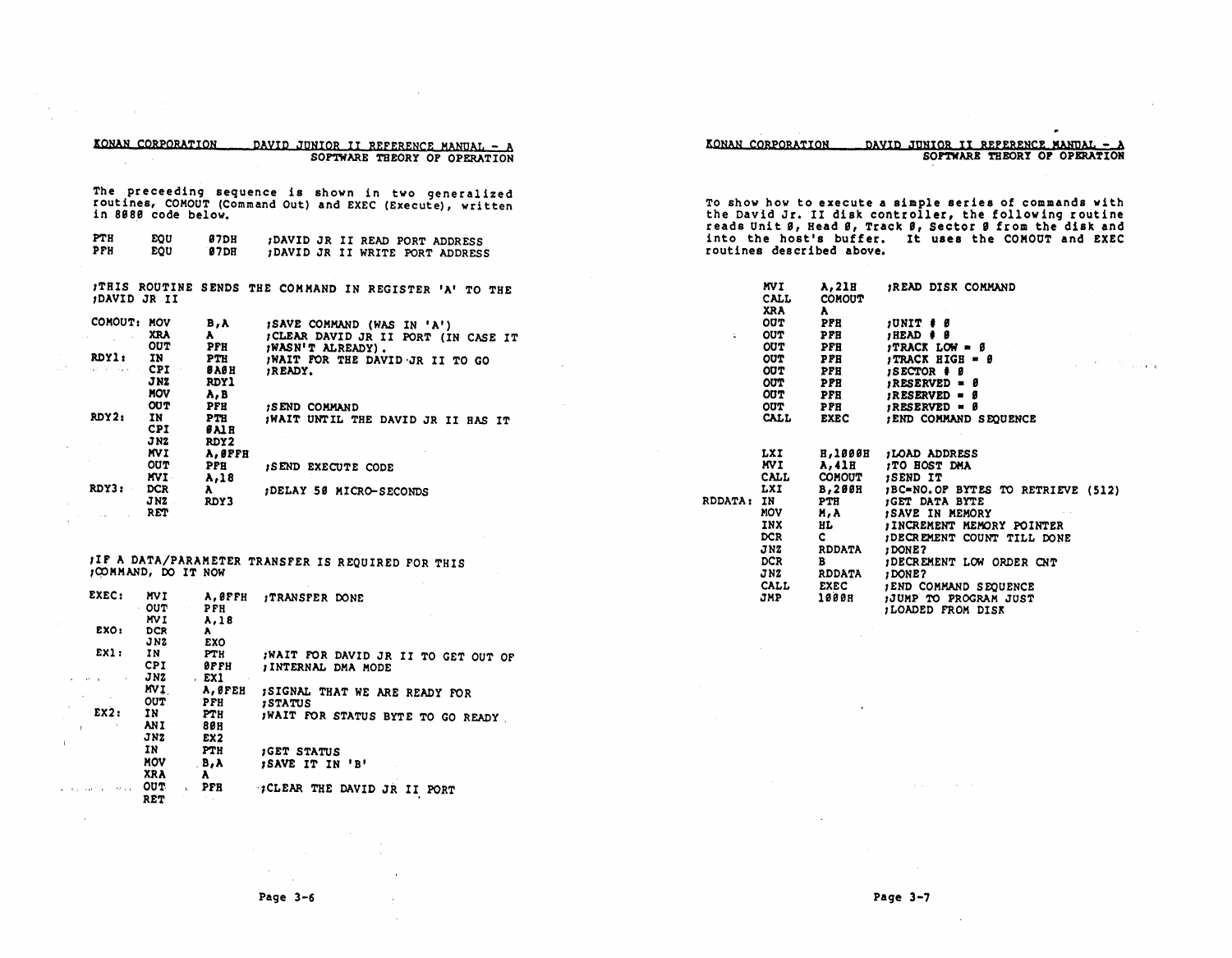#### DAVID JUNIOR II REPERENCE MANUAL - A KONAN CORPORATION SOPTWARE THEORY OF OPERATION

#### $3.3$ Status Byte

A single byte of status is provided by the David Jr. II at the completion of each operation. If data bit six is low on status return, the operation was completed properly. If data bit six is high, a hard error occurred. The error codes are listed below.

| ERROR CODE |             | <b>TYPE</b>          | <b>OPERATION</b> |
|------------|-------------|----------------------|------------------|
| 81         | <b>SOPT</b> | <b>HEADER</b>        | <b>READ</b>      |
| 93.        | <b>SOPT</b> | <b>HEADER</b>        | WRITE            |
| 94         | SOPT        | <b>DATA</b>          | <b>READ</b>      |
| 20         | <b>SOFT</b> | DATA (CORRECTED)     | <b>READ</b>      |
| 48         | HARD        | <b>HEADER</b>        | READ             |
| 41         | <b>HARD</b> | <b>HEADER</b>        | READ ID          |
| 42         | HARD        | <b>HEADER</b>        | WRITE            |
| 43         | HARD        | <b>SEEK</b>          | <b>SEEK</b>      |
| 44         | <b>HARD</b> | <b>DATA</b>          | <b>READ</b>      |
| 45         | HARD        | WRITE PROTECTED      | WRITE            |
| 46         | HARD        | WRITE FAULT          | DRIVE SELECT     |
| 47         | HARD        | NOT READY            | DRIVE SELECT     |
| 48         | HARD        | OUT OF SPARES        | <b>FORMAT</b>    |
| 49         |             | ILLEGAL COMMAND      | COMMAND          |
| 4 A        |             | ACCESSED SPARE TRACK | READ/WRITE       |



#### DAVID JUNIOR II REPERENCE MANUAL -KONAN CORPORATION SOFTWARE THEORY OF OPERATION

#### $3.4$ Abort

Resets the controller to a power up state.

#### 3.5 Read Buffer

The entire contents of the sector buffer (512/256 bytes) are transferred to the host.

#### $3.6$ Write Buffer

The entire contents of the sector buffer (512/256 bytes) are filled with the data transferred from the host.

#### 3.7 Pormat

The format command can be used to format the entire disk. a complete surface, or a single track. Before sending a format command, the host system must first send a sector interlace list. NOTE: Pormat also assumes an Init command has been executed with the proper values. This is done with the write buffer command. The list begins with<br>the first byte in the buffer data. The list's length is equal to the number of sectors on a track. The remainder of the write buffer data is zero filled. After transferring the interlace list using the write buffer command, the actual format command may be issued. The first parameter selects the unit. The unit number is followed by the head number. Valid head numbers are  $9 - 7$ . To format more than one head with a single command, the head parameter byte can be modified to signal the head byte as a maximum value by setting the high order bit (D7) to a one. When D7 is a one for the head byte, the controller will format head zero through the maximum head number received from the host (starting with the max head). The third parameter byte in the format command is the track low byte. This is the low order portion of the track address. If it is desired to format more than one track (i.e., a surface or complete drive), this byte should equal the low order byte of the maximum track address. The fourth parameter byte is the high order track address. As in the low order track address byte, if a format drive or surface function is desired, this should be a maximum value. Valid high order track bytes are zero or one. If it is desired to format a complete surface, D7 of the high order track address (fourth parameter byte) should be set to a one. The fifth parameter byte is the number of sectors on a track - 1. The last three parameter bytes are zero. A typical format sequence follows.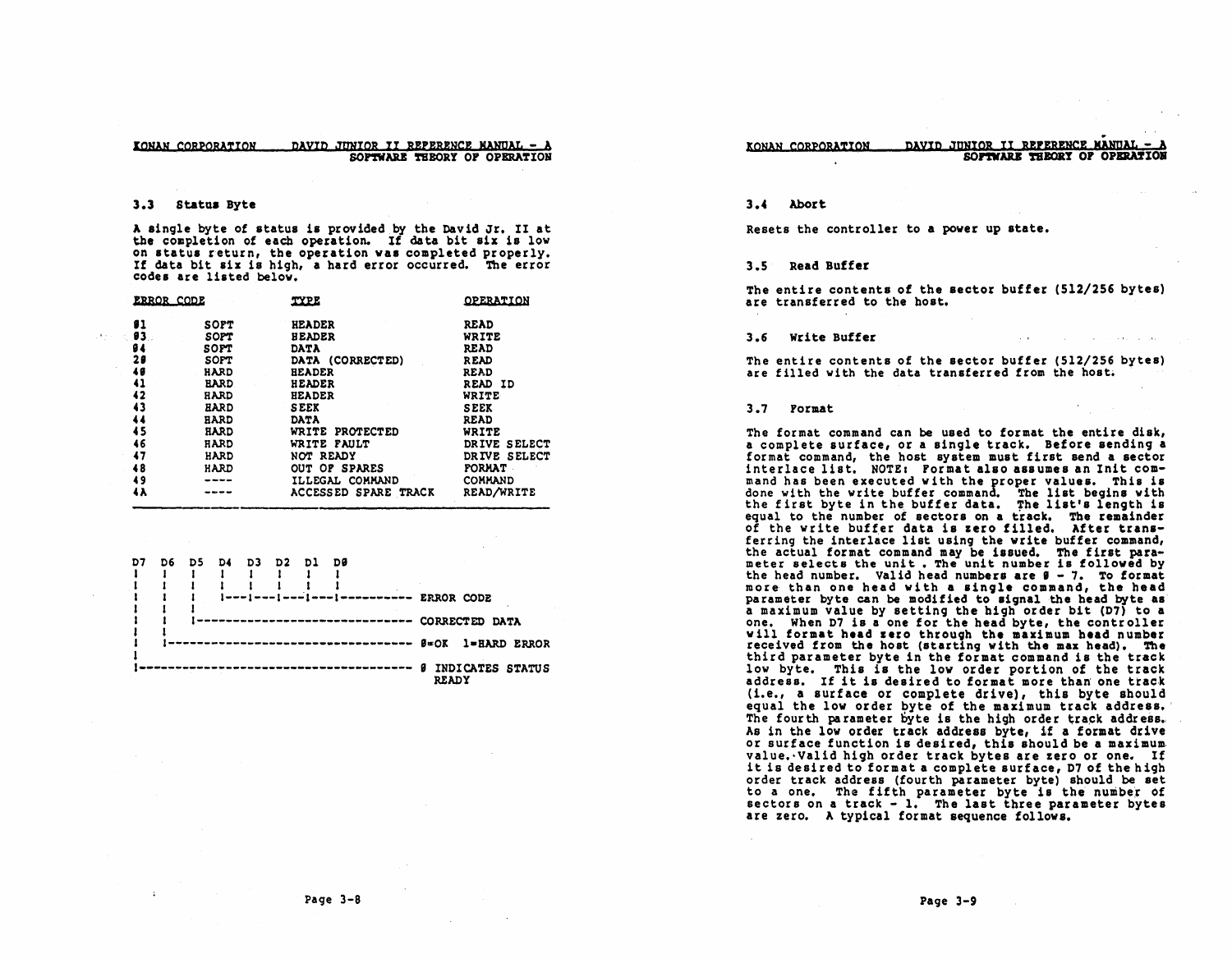| KONAN CORPORATION |  |  | DAVID JUNIOR II REPERENCE MANUAL - A |
|-------------------|--|--|--------------------------------------|
|                   |  |  | SOPTWARE THEORY OF OPERATION         |

Pormat Specifications:

|  | $4 - Heads$                       |
|--|-----------------------------------|
|  | $153 -$ Tracks                    |
|  | $16$ - Sectors @ 512 bytes/sector |
|  | $1$ - sector increment value      |

Fill 512 byte buffer area in host with data. 16 sector numbers followed by 496 bytes of zero's.

|  | 88 81 82 83 84 85 86 87 88 89 8A 8B 8C 8D 8E 8F |  |  |  |  |  |  |          |
|--|-------------------------------------------------|--|--|--|--|--|--|----------|
|  |                                                 |  |  |  |  |  |  | 512 byte |
|  |                                                 |  |  |  |  |  |  | data     |
|  |                                                 |  |  |  |  |  |  | buffer   |
|  |                                                 |  |  |  |  |  |  |          |

Issue a write buffer command - 42 HEX

### Transfer 512 bytes

in t

Resources the control

special contracts and contracts of the

Issue a format command - 27 HEX

Send 8 parameter bytes

| <b>SS HEX</b>           | Format unit zero                       |
|-------------------------|----------------------------------------|
| <b>83 BEX</b><br>$\sim$ | Format head zero through 3             |
| <b>98 HEX</b>           | Maximum track number (LOW ORDER BYTE)  |
| <b>08 HEX</b>           | Maximum track number (HIGH ORDER BYTE) |
| <b>OP HEX</b>           | Number of sectors per track $-1$       |
| <b>88 HEX</b>           | Reserved                               |
| <b>OO HEX</b>           | Reserved                               |
| 00 REX                  | Reserved                               |

#### DAVID JUNIOR II REPERENCE MANUAL = A KONAN CORPORATION SOFTWARE THEORY OF OPERATION



 $\bullet$ 

 $\sim 10^{-1}$ 

If the currently selected head of the currently selected<br>unit is positioned over a user track, the first four bytes<br>returned from a Read ID command will be in the above form.

Pigure 3.2A User Track Format

 $\mathcal{L}_{\mathbf{m}_{1}}$ 

|                        |                                                |          |                                        |             | <b>HEADER FORMAT</b> |                      |                  |                                                    |
|------------------------|------------------------------------------------|----------|----------------------------------------|-------------|----------------------|----------------------|------------------|----------------------------------------------------|
| T <sub>7</sub>         | T6                                             | T5       | Τ4                                     | T3          | т2                   | Τ1                   | Тg               | Physical Track<br>Low                              |
| T <sub>8</sub>         |                                                | 8        |                                        |             | H <sub>2</sub>       | $n_1$                | H <sub>g</sub>   | Physical Tg, BH<br>and Head                        |
| Ŧ,<br>$\bar{\tau}_{B}$ | $\bar{\mathbf{r}}_6$<br>$\bar{\tau}_{\lambda}$ | Тc<br>Ŧ9 | $\mathbf{T}_4$<br>$\mathbf{\bar{r}_4}$ | $\bar{r}_3$ | $\bar{r}_2$          | $\bar{\mathbf{r}}_1$ | $\bar{\tau}_g$   | Physical Track<br>Low Not                          |
| $\overline{r}_8$       |                                                | ø        |                                        |             | H <sub>2</sub>       | $H_1$                | $H_{\mathbf{g}}$ | Physical T <sub>8</sub> .<br>$B_H$<br>and Head Not |

If the currently selected head of the currently selected<br>unit is positioned over a spare track, the first four<br>bytes returned from a Read ID command will be in the above form.

### Figure 3.2B Spare Track 58

\* Bit values following the slash are for tracks 2 51210

 $\ddot{\phantom{a}}$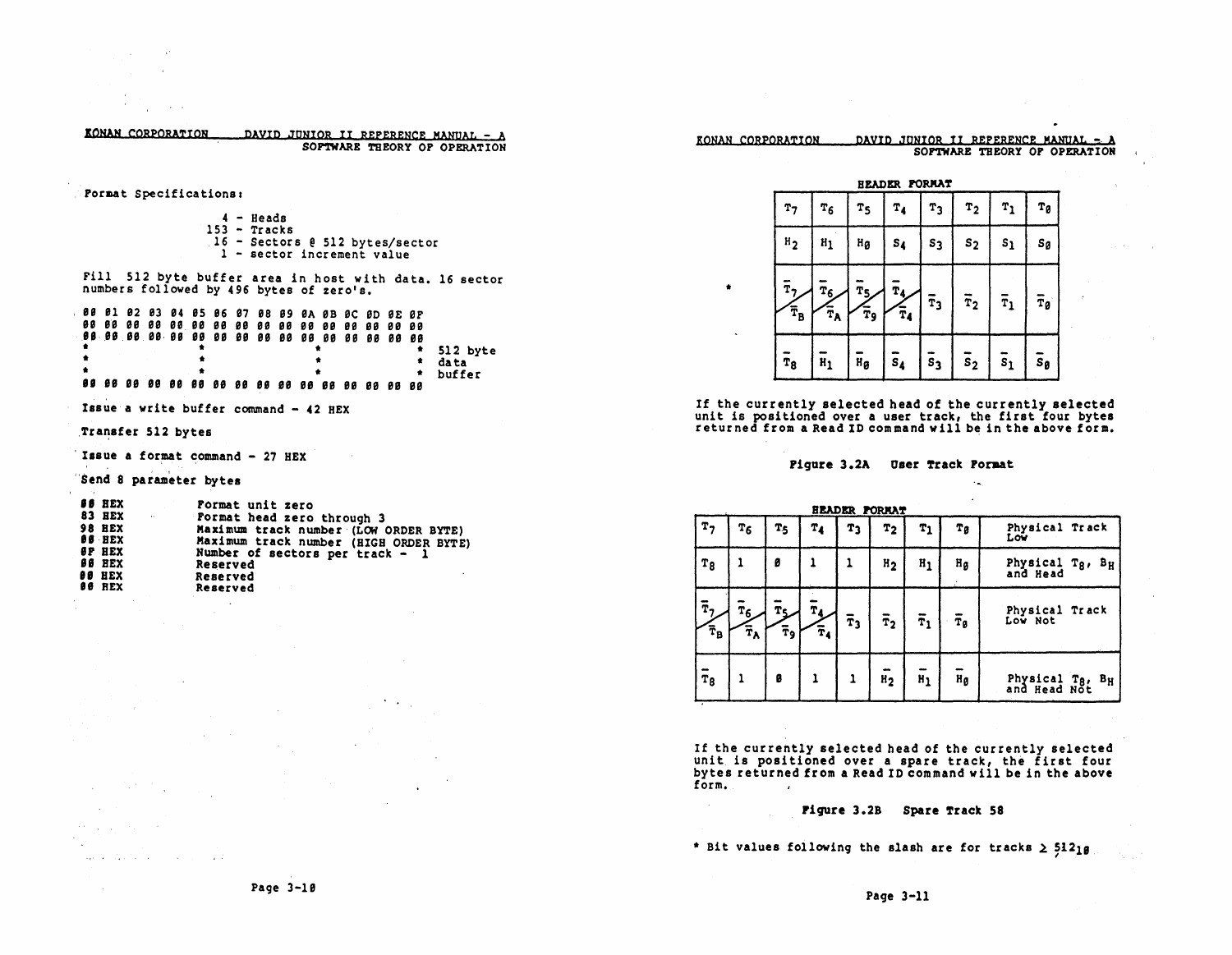#### IONhN CORPORATION DAYID JUNIOR II REPERENCE MANUAL - <sup>A</sup> SOFTWARB THEORY OF OPERATION

|           |                                                          |                                                               |                                            |                                            |                      | <b>BEADER PORMAT</b> |                      |                    |                                                         |
|-----------|----------------------------------------------------------|---------------------------------------------------------------|--------------------------------------------|--------------------------------------------|----------------------|----------------------|----------------------|--------------------|---------------------------------------------------------|
|           | r <sub>7</sub>                                           | $T_6$                                                         | $T_{5}$                                    | Τ,                                         | т,                   | T <sub>2</sub>       | $T_1$                | Tg                 | New Track Low                                           |
|           | Tg                                                       | ı                                                             | 1                                          | ø                                          | ı                    | E <sub>2</sub>       | n <sub>1</sub>       | Ηg                 | New T <sub>8</sub> , D <sub>H</sub> and<br>New Head     |
| ٠         | $\hat{\mathbf{r}}_{\mathcal{I}}$<br>$\mathbf{\bar{T}_B}$ | $\mathbf{r}_6$<br>$\tilde{\mathbf{T}}_{\mathbf{A}}$           | $\tilde{\mathbf{r}}_{5}$<br>Ŧ9             | $\mathbf{T}_4$<br>Ŧ,                       | $\mathbf{\bar{r}_3}$ | $\mathbf{\bar{r}_2}$ | $\bar{\textbf{r}}_1$ | Ŧø                 | Track Low<br>New<br>Not                                 |
|           | $T_8$                                                    | 1                                                             | 1                                          | g                                          | ı                    | -<br>$H_2$           | $H_1$                | ÷<br>Hg            | New T <sub>8</sub> , D <sub>H</sub> and<br>New Head Not |
|           | T7                                                       | Τ6                                                            | T <sub>5</sub>                             | $T_{4}$                                    | T <sub>3</sub>       | T <sub>2</sub>       | $T_1$                | Тg                 | Current Track<br>Low                                    |
|           | n <sub>2</sub>                                           | n <sub>1</sub>                                                | Hg                                         | s <sub>4</sub>                             | s <sub>3</sub>       | $s_{2}$              | $\mathbf{s}_1$       | $S_{\theta}$       | Current Head/<br>Sector                                 |
| $\bullet$ | $\tilde{\mathbf{r}}_{7}$<br>$\bar{\tau}_{\texttt{B}}$    | $\bar{\mathbf{r}}_6$<br>$\widetilde{\mathbf{r}}_{\mathbf{A}}$ | $\mathbf{r}_{5}$<br>$\bar{\mathtt{r}}_{9}$ | $\overline{\mathtt{r}}_{4}$<br>$\bar{r}_4$ | $\overline{r}_3$     | $\bar{r}_2$          | $\bar{\mathtt{r}}_1$ | $\bar{r}_g$        | Current Track<br>Low Not                                |
|           | T <sub>8</sub>                                           | w<br>$H_1$                                                    | $H_{\mathcal{B}}$                          | $\bar{s}_4$                                | $\overline{s}_3$     | $\overline{s}_2$     | $\overline{s}_1$     | $\overline{s}_{g}$ | Current Tg, H <sub>1</sub> , Hg<br>and Sector Not       |

If the currently selected head of the currently selected unit is pOSitioned over a bad track, the eight bytes returned from a Read 10 command will be in the above form.

rigure 3.2C Bad Track roraat 68

and season in the season.

 $\alpha$  $\alpha$  .

#### DAVID JUNIOR II REPERENCE MANUAL -KONAN CORPORATION SOFTWARE THEORY OF OPERATION

#### 3.8 Read Disk

The read disk command causes the data in the sector addressed by the parameters following the command to be' transferred to the sector buffer onboard the David Jr. II. The data may then be transferred to the host by using the read buffer command. The eight-byte transfer tOllows' the address format described in Section 3.1.2.

#### 3.9 write Disk

The write disk command causes the data in the sector buffer to be transferred to the sector on the disk addressed by the parameters from the host. The eight-byte transfer follows the address format described in Section 3.1.2.

#### 3.19 Format Spare

The format spare command follows the address format described in Section 3.1.2. The track of the specified unit' and head will be formatted as a spare.' The track address should be greater than the maximum user track address. This command need not be used if a format command is used with 07 of the head byte or D7 of the high order track byte set to a one.  $A_{\rm{max}} \sim 3$ 

 $\sim$   $\sim$ 

#### 3.11 Drive status

The drive status command returns to the host the eight bytes below:

| Byte #                        | Description                                                            |
|-------------------------------|------------------------------------------------------------------------|
| 2<br>3<br>$\bullet$<br>5<br>6 | Drive Ø Status<br>Drive 1 Status<br>Ø Ø<br>86<br>9 0<br>98<br>89<br>89 |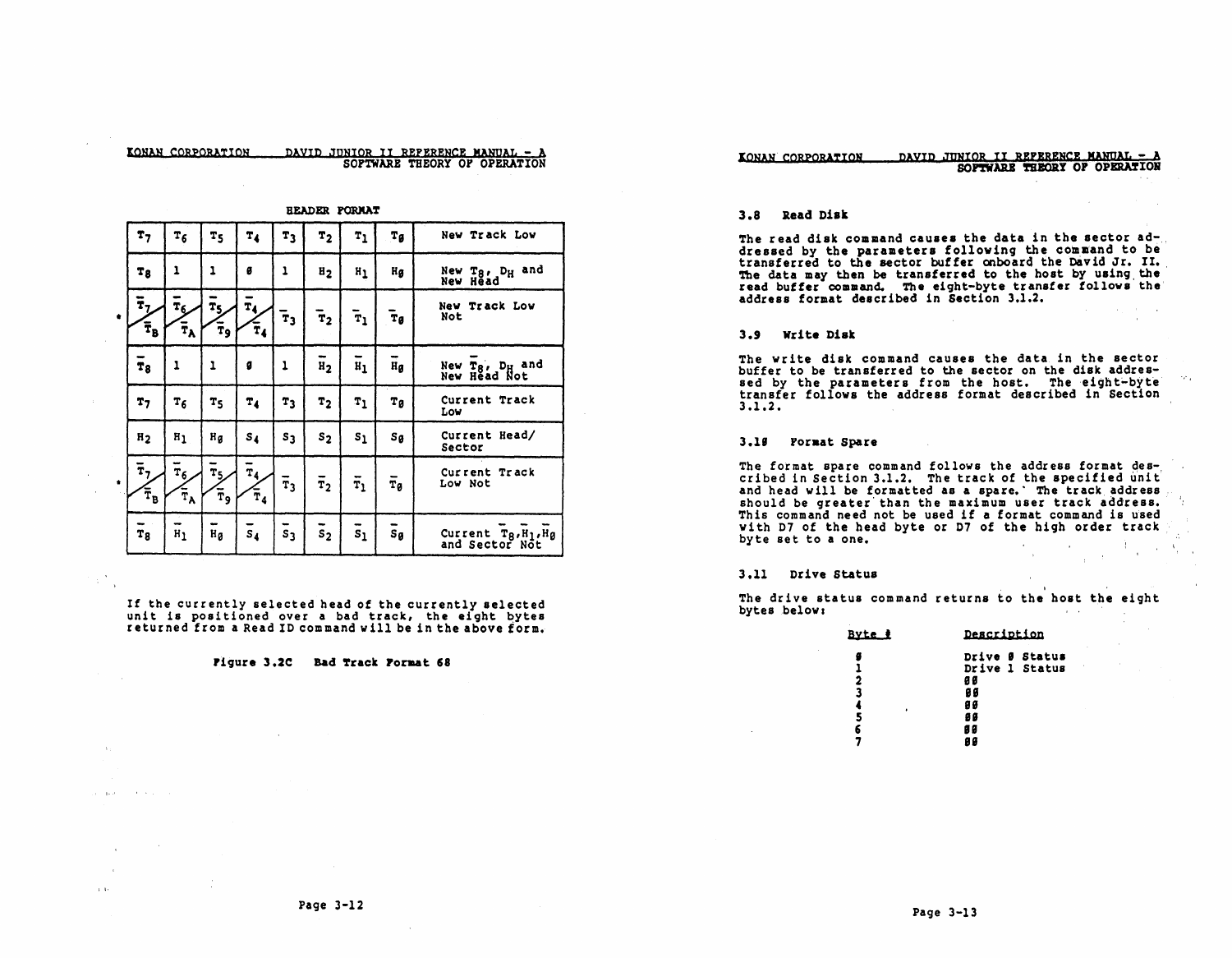KONAN CORPORATION DAVID JUNIOR II REFERENCE MANUAL - A

SOFTWARE THEORY OF OPERATION



#### $3.12...$  Seek.

Causes the heads on the specified unit to be moved to the track addressed in the eight-byte transfer. See Section  $3.1.2.$ 

#### 3.13 Read ID

Reads the first header found on the current track of the last selected unit and head, and transfers this header data to the host. (See BEADER PORMAT, Figure 3.2 A, B and C on pages  $3-11$  and  $3-12$ ).

 $3.14$ Status - To be defined.

 $\mathbf{z}$ 

#### $3.15$ Append Map

 $\mathcal{F}^{\text{max}}_{\text{max}}$  and  $\mathcal{F}^{\text{max}}_{\text{max}}$ 

 $\mathcal{A}_\lambda$ 

A sector interlace pattern must be sent before append map (see Format, Section 3.7). The append map command requires an eight-byte transfer from the host, and follows the address format described in Section 3.1.2. The sector number is ignored. Upon receiving this command, the controller will search the addressed unit and head for a spare track. If none exists, an error code 48 will be returned to the host. If a spare is found, it will be reformatted as a user track. The bad track which was addressed in the eight-byte transfer will then be reformatted as bad with a pointer to the new user track. This command requires that the disk was previously formatted with mapping enabled, and a specified number of spares allotted at that time. of the committee of the

#### DAVID JONIOR II REFERENCE MANDAL - A KONAN CORPORATION SOFTWARE THEORY OF OPERATION

#### 3.16 INIT

Upon power up, the David Jr. II defaults to a standard set of drive control parameters. These parameters are listed below, along with the default values for power up. To change these parameters, the host must first do a write buffer command to the David Jr. II with the list of bytes below starting at buffer address zero. The first 16 bytes transferred to the David Jr. II are then the new parameter bytes with the remaining bytes zero filled. After the write buffer command, the parameters will now be in the David. Jr. II's ram buffer. Now an INIT command (single byte) must be issued to signal the David Jr. II to move these values into the parameter area.

| PRE-COMP SWITCH *                              | <b>PPH</b> |
|------------------------------------------------|------------|
| PRE-COMP LOW ORDER ADDRESS                     | 28B        |
| PRE-COMP HIGH ORDER ADDRESS                    | <b>99H</b> |
| REDUCE WRITE CURRENT SWITCH *                  | <b>PPH</b> |
| REDUCE WRITE CURRENT LOW ORDER ADDRESS         | $-80H$     |
| REDUCE WRITE CURRENT HIGH ORDER ADDRESS        | BBH        |
| STEP MODE $(B=3ms, 1=6bus, 3=2BBus, 4=12us)$ . | <b>888</b> |
| MAX TRACK LOW ORDER ADDRESS                    | <b>98B</b> |
| MAX TRACK HIGH ORDER ADDRESS                   | <b>988</b> |
| SPARE-1 LOW ORDER ADDRESS                      | 98 B       |
| SPARE-1 HIGH ORDER ADDRESS                     | 0 O B      |
| MAP SWITCH                                     | PPH        |
| DRIVE TYPE (0=DEFAULT, 1=WESTERN DYNEX)        | <b>888</b> |
| <b>RESERVED</b>                                | <b>988</b> |
| <b>RESERVED</b>                                | <b>00H</b> |
| <b>RESERVED</b>                                | <b>98H</b> |

\* ALL SWITCHES: ON = ØFFH, OFF =  $86R$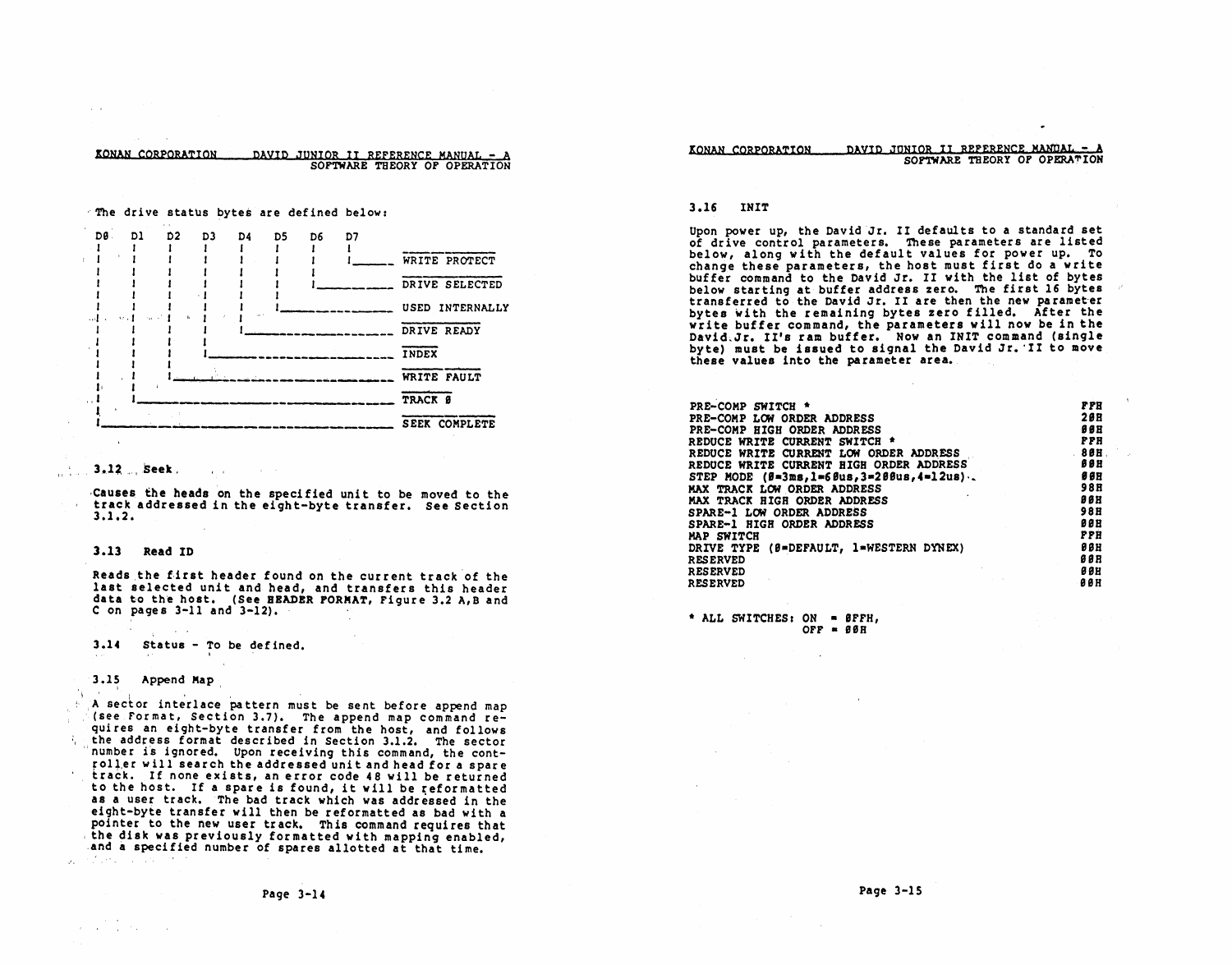#### KONAN CORPORATION DAVID JUNIOR II REPERENCE MANUAL. -  $\lambda$ SOFTWARE THEORY OF OPERATION

**PRECOMP SWITCH:** Byte  $\theta$ <br>If this byte is  $\theta$ , then all data is written to the disk<br>with no pre-compensation added to the data. If this byte is FF Her, all data to be written to the disk on track numbers less than the precomp address (see below) is written with no precompensation added to the data. All data to be written on track numbers greater than or equal to the precomp address will be written with  $\pm 12$ ns of shift in the data.

### PRECOMP ADDRESS: Bytes 1 & 2

This is the two-byte address at which precompensation, if switched on, will start to be applied to data written to the disk. Track addresses less than precomp address will not receive precompensated data. Track addresses greater . than or equal to precomp address will receive precompen-<br>sated data if the precomp switch equals PP Hez. The low order precomp address byte is before the high order precomp address byte.

#### REDOCE WRITE CORRENT SWITCH: Byte 3

If this byte is 99, the reduce write current control line from the controller to the disk will never go active. If this byte is FF Hex, when accessing track number greater than or equal to the reduce write current address the reduce write current control line will be active to the disk.

### REDUCE WRITE CURRENT ADDRESS: Bytes 4 & 5

This is the two-byte address at which the reduce write current control line, if switched on, will go active. Access to track numbers less than this address will result in the reduce write current control line going inactive.

#### STEP MODE: Byte 6

This byte sets the internal step mode of the controller. There are currently four step modes available. These are listed below, with their corresponding codes:

| 8  | Standard 3ms Step Pulses |  |
|----|--------------------------|--|
|    | 60us Step Pulses         |  |
| -3 | 200us Step Pulses        |  |
|    | 12us                     |  |

MAXIMUM TRACK ADDRESS: Bytes 7 & 8 This two-byte address is equal to the value of the last track on the disk.

MAXIMUM USER TRACK ADDRESS: Bytes 9 & 18 This two-byte address is equal to the value of the last user track on the disk (also equal to the address of the first spare track minus one).

#### KONAN CORPORATION DAVID JUNIOR II REFERENCE MANUAL -SOFTWARE THEORY OF OPERATION

#### MAP SWITCH: Byte 11

If this byte is 88, then the generation of spares, auto testing of the disk, and mapping of bad tracks during formatting of a unit are disabled. If this byte is  $P_{\cdot}^{p}$ Hex, and a format command is issued with D7 of the head<br>byte set to a one, then an automatic process of formatting user tracks, spare tracks, testing all user tracks and mapping any bad tracks to spare tracks is done. If D7 of head is not set and D7 of the High order track byte is set, then the spare tracks will be generated but no mapping will be done.

RESERVED: Bytes 12 Thru 15;<br>These bytes are reserved and their values (as well as the

remainder of the buffer) should be 88.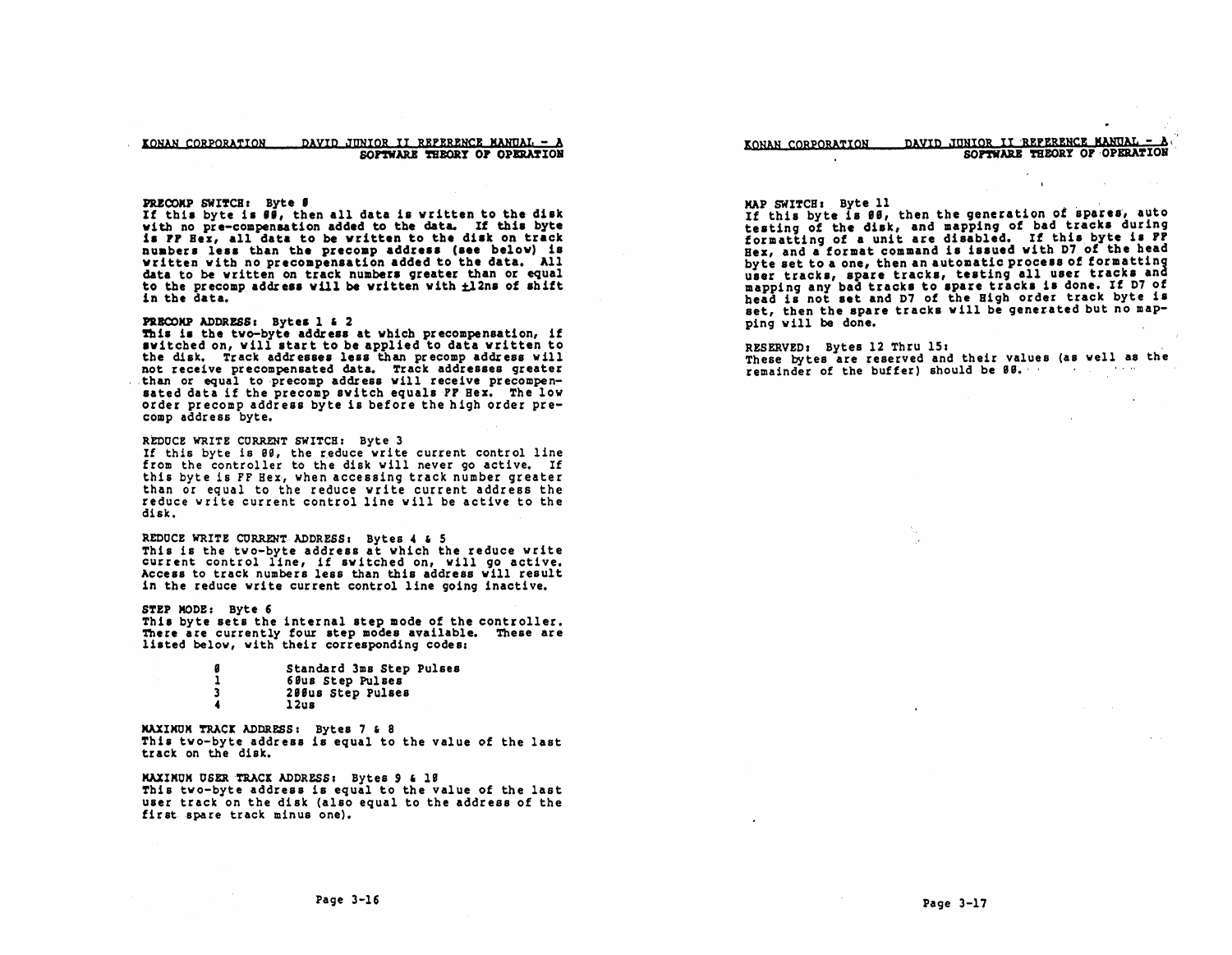#### KONAN CORPORATION DAVID JUNIOR II REFERENCE MANUAL - A SOFTWARE THEORY OF OPERATION

### $3.17$  TNIT1

 $\sim$ 

state of the control

 $\sim$ 

**Contractor**  $\sim$ 

 $\sim 10$ 

 $\sim 10^{-1}$ 

 $\mathcal{A}_{\mathcal{A}}$  , and  $\mathcal{A}_{\mathcal{A}}$  , and  $\mathcal{A}_{\mathcal{A}}$ 

 $\mathcal{L}$ 

 $\sim$   $\sim$ 

 $\mathbf{q}^{\prime}$  , and  $\mathbf{q}^{\prime}$  , and  $\mathbf{q}^{\prime}$  , and  $\mathbf{q}^{\prime}$ 

The INIT command loads the desired parameters into the parameter area for both units. If the two units being parameter area ior both units. If the two units being<br>controlled by the David Junior II are different, they may<br>require different parameters. The INITI command is iden-<br>tical with the INIT command, except the parameters ar - loaded only into the unit #1 parameter area.

KONAN CORPORATION DAVID JUNIOR II REFERENCE MANUAL - A

#### Section 4.8 Installation

 $4.1$ Cables

ંદ

 $4.2$ Jumper Description and the second property

 $4.3$ Mounting

 $\ddot{\phantom{a}}$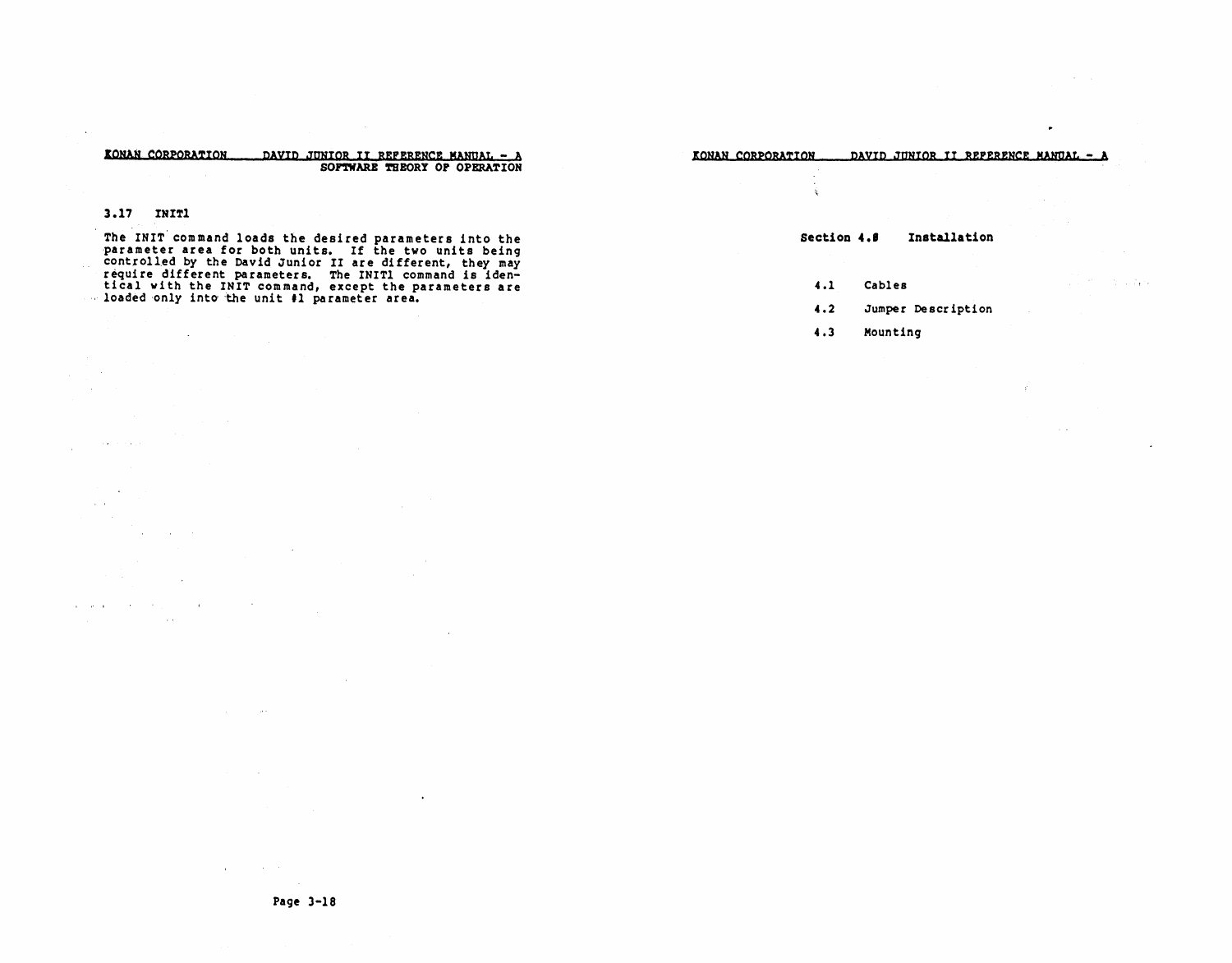To install the David Junior II into a system, a minimum of four cables are required. These cables are:

- 1. Bost Interface Cable 26 pin, cable connector 3M' 3399-6826
- 2. Disk Control (daisy) cable 34 pin dual connector<br>- Socket connector 3M# 3414-6888<br>- Edge card connector 3M# 3463-8881
	-
- 3. Disk Data (radial) cable for drive  $\#B 2\#$  pin dual connector
	- $-$  Socket connector  $3M$  3421-6888<br>- Edge card connector  $3M$  3461-8881
	-
- 4. Power cabling- 4 pin (male/female provided with the David Jr. II)

The proper placement of these connectors is shown in the pictoral diagram below (David Jr. II Cable Bookup, Figure 4.1). Be sure to observe correct polarity on the connec- tors.



| JØ          | 34 pin | Daisy chain cable to drive(s)    |
|-------------|--------|----------------------------------|
| J1          | 20 pin | Radial cable to drive #0         |
| J2.         | 20 pin | Radial cable to drive #1         |
| J3 -        | 26 pin | Bost cable                       |
| Power 4 pin |        | Pin 1<br>Pin 2<br>Pin 3<br>Pin 4 |
|             |        | Gnd<br>$+12V$<br>$+5V$<br>GND    |

4.2 Jumper Description

The following is a description of jumper locations. Refer to Figure 4.2 Junper Locations.

**IONAN CORPORATION DAVID JUNIOR II REFERENCE MANUAL - A** 

- 1. CDM: C=clock delay, D=delay, M=MPM delay
- 2. Delay jumper: 1=delay 1, 2=delay 2, 3=delay 3
- 3. Write protect from drive jumper Unit  $\theta$
- 4. Write protect from drive jumper Unit 1
- S. DKA/5S6 jumper
- 6. 512/256 jumper: selects 256 or 512 byte sectors (U69 must also be changed)
- 7. 16/32 jumper: not used
- 8. WA WB: WA-standard, WB-write protect option
- 9. write protect status to controller

# NOTE: The trimmer potentiometers are set at the factory<br>and should not be re-adjusted.

 $\mathcal{L}_{\text{max}}$  and  $\mathcal{L}_{\text{max}}$  and  $\mathcal{L}_{\text{max}}$ 

فالعلي فال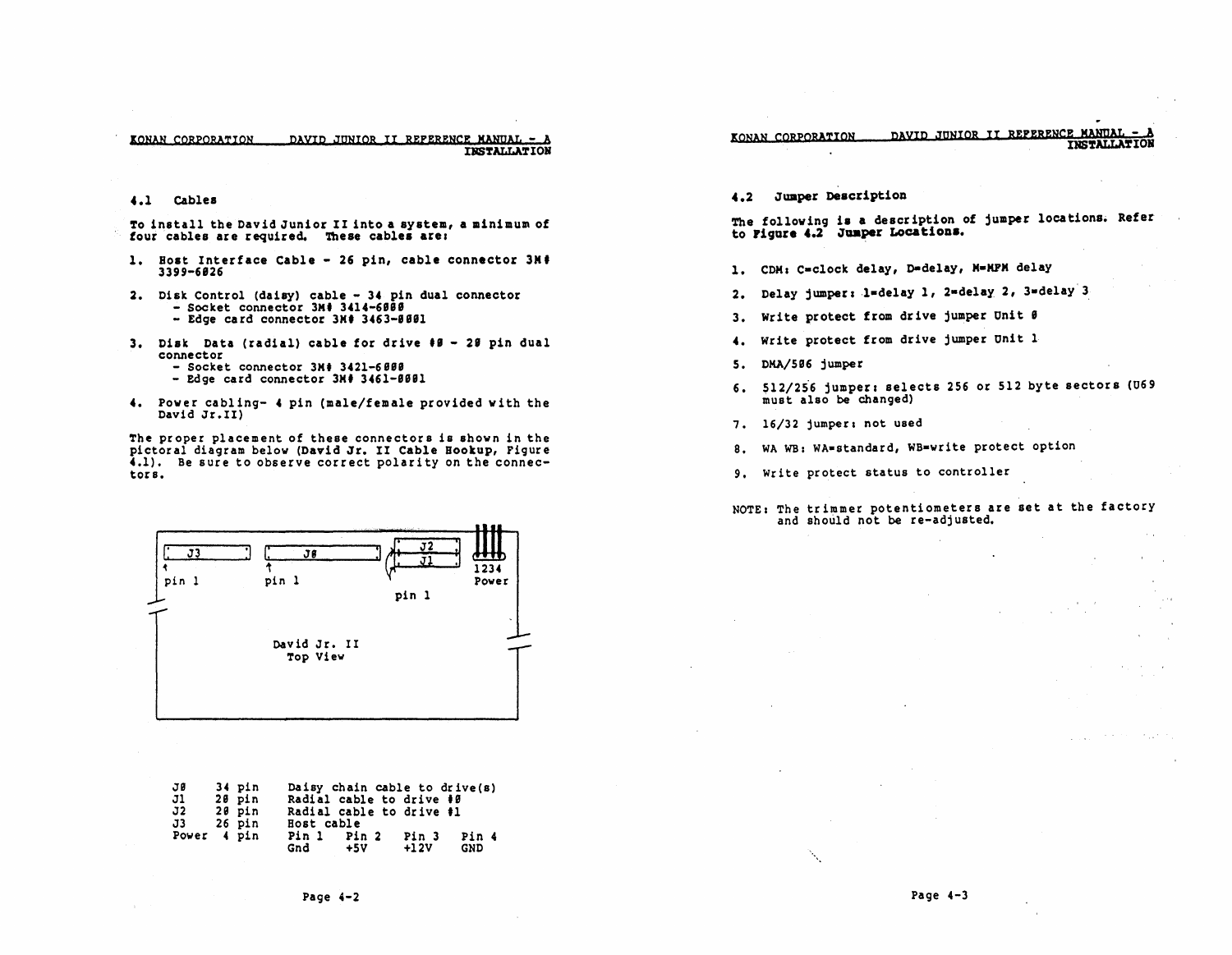

 $\mathbf{r} \in \mathbb{R}^{n \times d}$ 

and the co-

Pigure 4.2 Jumper Locations

Page  $4-4$ 

DAVID JUNIOR II REFERENCE MANUAL -KONAN CORPORATION **INSTALLATION** 

#### $4.3$ Mounting

If the David Jr. II is to be mounted on the disk drive,<br>care must be taken since some drives are very sensitive to<br>noise being induced into the heads or amplifier circuitry.<br>To prevent this, the David Jr. II should be plac side of the drive opposite the circuit board. Also, a piece of MU metal should be mounted between the David Junior II and the disk drive.

Page 4-5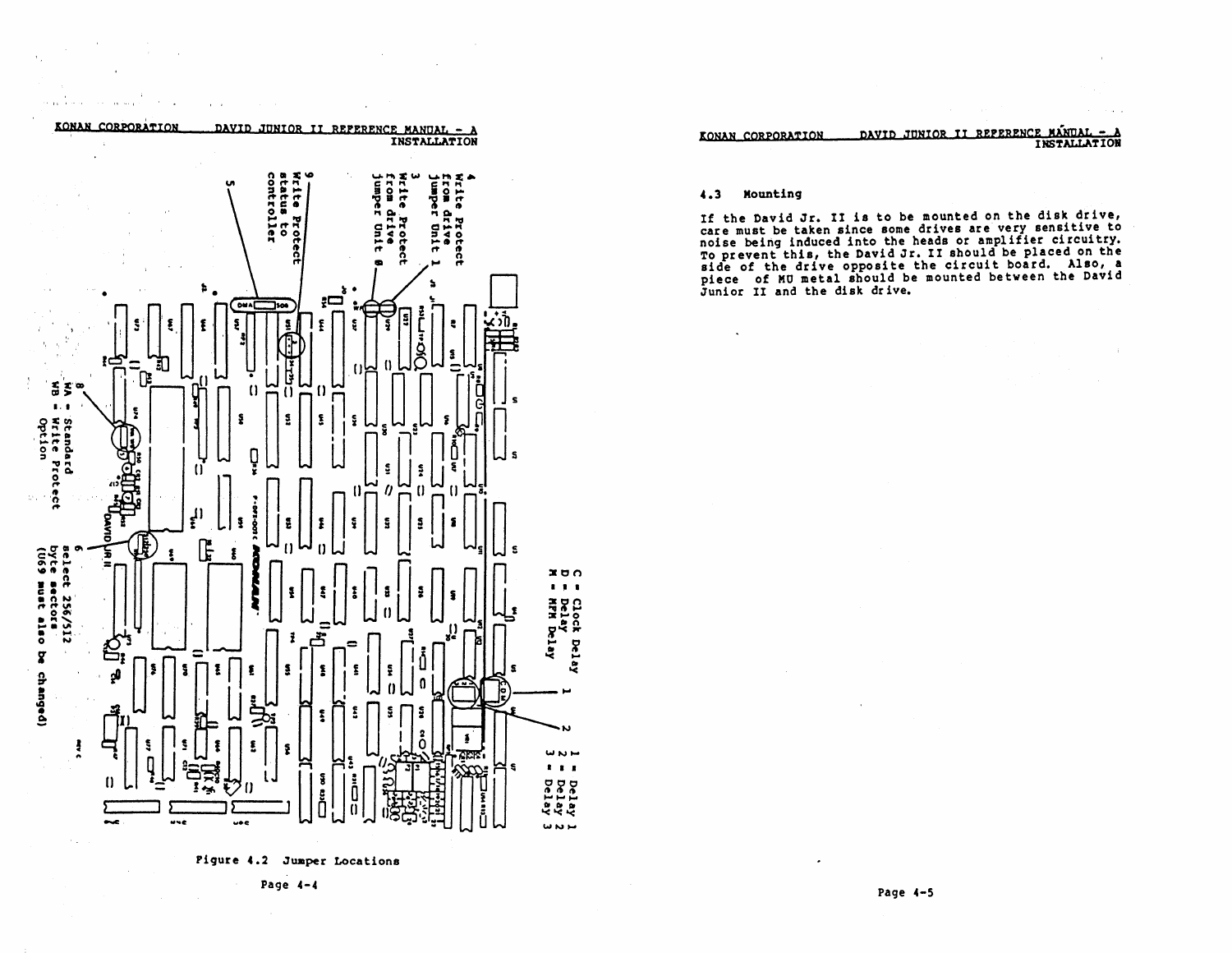### KONAN CORPORATION DAVID JUNIOR II REPERENCE MANUAL - A

### This page left blank intentionally.

 $\sim 10^{11}$  km s  $^{-1}$  $\mathcal{A}$ 

 $\lambda$  $\sim 10^7$ 

 $\sim 10^{-1}$  $\sim 10^7$ 

 $\frac{1}{4}$  . approaches the second control of the control of the control of the control of

 $\sim$   $\sim$  $\mathcal{A}$  $\bar{r}$ 

 $\sim 10^{-11}$ 

 $\ddot{\phantom{a}}$ 

the company of the company of the company of the company of the  $\sim 10^{11}$  m  $^{-1}$  .

 $\sim$ 

KONAN CORPORATION DAVID JUNIOR II REFERENCE MANUAL - A  $\blacksquare$ 

 $\gamma_{\rm c} = \gamma_{\rm c} = 8.11$ 

 $\alpha\in\mathbb{R}^d$  .

 $\mathbb{E}[\mathcal{F}_{\mathcal{A}}]$  ,  $\mathcal{F}_{\mathcal{A}}$  ,  $\mathcal{F}_{\mathcal{A}}$ 

### 5.0 Naintenance/Service

#### $5.1$ Maintenance Procedure

 $\sim$ 

 $\mathbf{r}$  $\Delta \sim 10^{-11}$ 

 $\sim 400$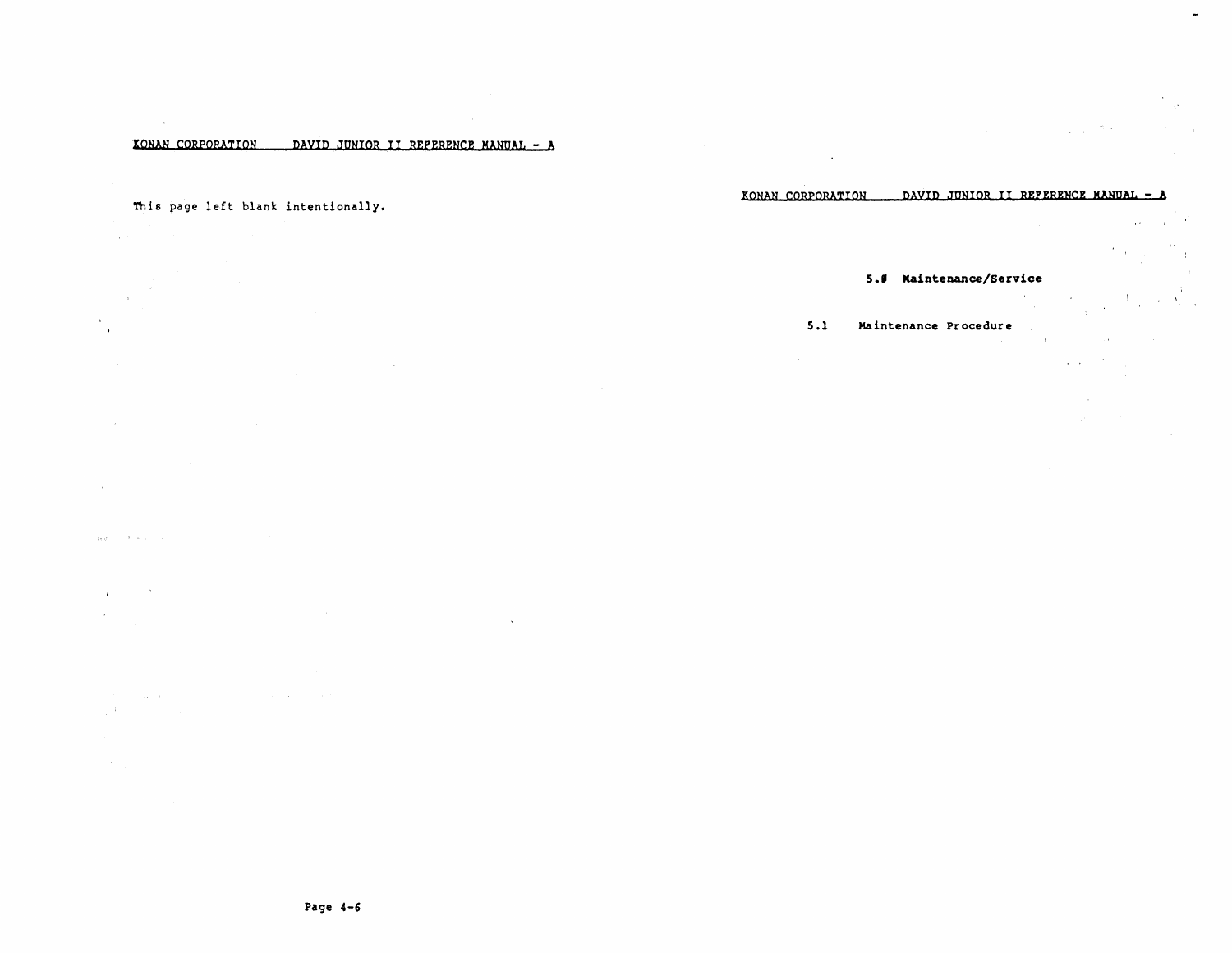KONAN CORPORATION DAVID JUNIOR II REFERENCE MANUAL - A MAINTENANCE/SERVICE

### 5.1 Maintenance Philosophy

state the control of the control of the

The David Junior II requires no preventative maintenance. Konan's suggested method of repair is board replacement.<br>If a board failure or any other board problem occurs, replace the faulty board with a good board and return board to Konan for repair

To help Konan provide you with prompt, high quality service, please follow these procedures when returning a. board.

- 1. Call Konan Corporation (692) 257-1355 to get a RMA (Return Material Author ization) number. The 'RMA number indentifies your board while it is at Konan for repair.
- 2. Record your hardware strappin9 (if you haven't already done so) by using the convenient table in the installation section of this manual. You will need your strapping information to restrap ,your board when Konan returns it to you. (Konan tests the David Junior II with the default strappin9) •
- 3. Enclose a copy of your strappin9 with the board bein9 returned.
- 4. Copy and enclose the Problem Description Form, and describe all the information about the problem. If the problem applies to a specific situation, be sure to give as much information as possible about the situation.

, KONAN CORPORATION DAYID JUNIOR II REFeReNCe. MANQAL - <sup>A</sup> MAINTENANCE/SERVICB

#### r A I LOR E REPORT

## PRO B L E M D E S C R I P T ION FOR M

RMA Number

Company Name

Person to Contact \_\_\_\_\_\_\_\_\_

Phone Area Code **Number** 

Address -----------------------------

---------------------------,----

Bill Attention of \_\_\_\_\_\_\_\_\_ \_

Number of Boards enclosed \_

---------,

List Serial Number of each board -------------------

Describe the Problem (use back of sheet if necessary),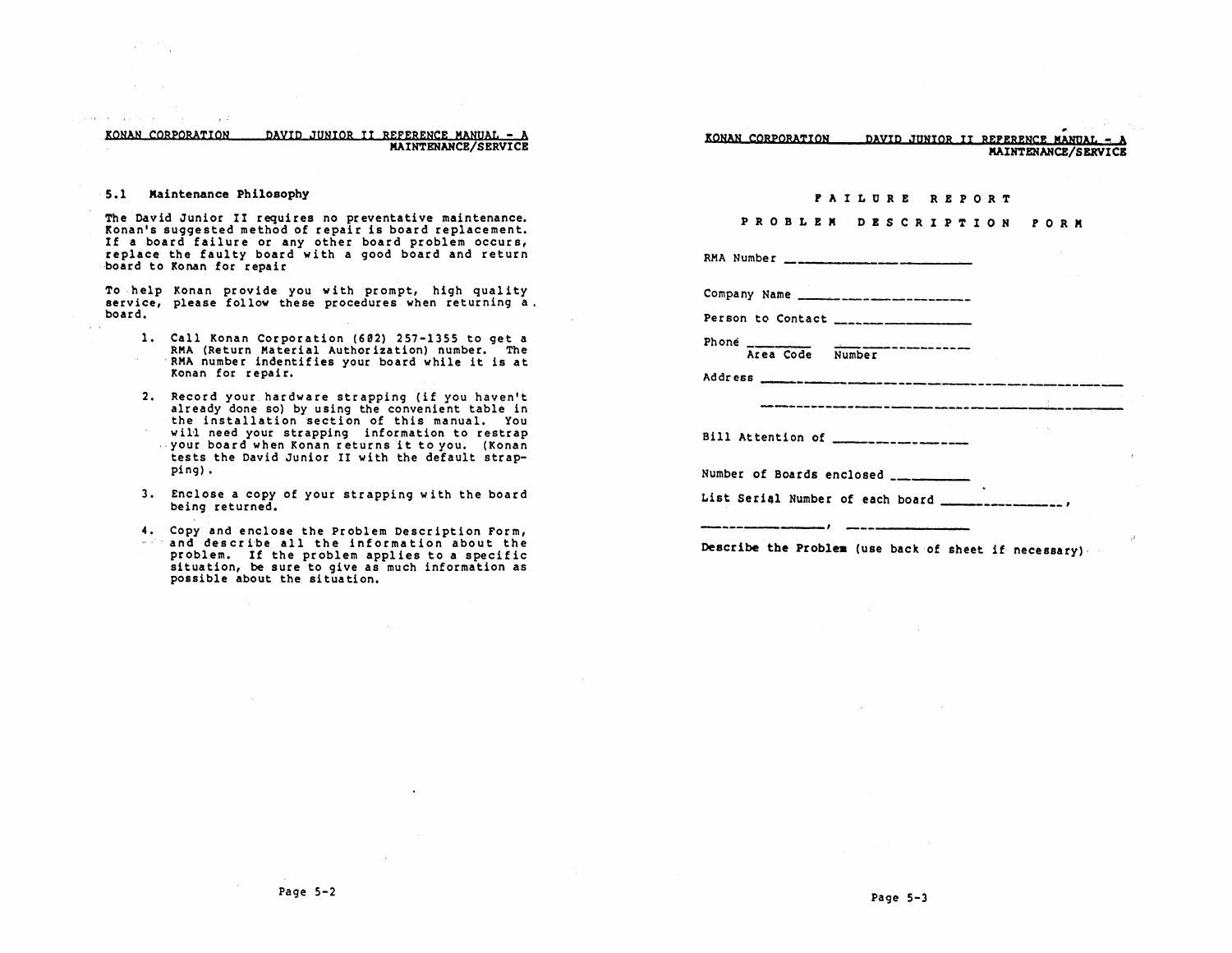#### DAVID JUNIOR II REPERENCE MANUAL - A KONAN CORPORATION

 $\mathcal{L}_\mathrm{c}$ 

 $\sim 10$ 

## This page left blank intentionally.

 $\sim$ 

 $\overline{a}$ 

### $\mathcal{A}_{\alpha}^{(1)}(t)$  ,  $\mathcal{A}_{\alpha}^{(1)}(t)$  ,  $\mathcal{A}_{\alpha}^{(2)}(t)$

 $\sim 40^{\circ}$  and  $\sim 10^{\circ}$ 

 $\alpha$ 

 $\sim$ 

 $\sim$ 

#### KONAN CORPORATION DAVID JUNIOR II REFERENCE MANUAL - A

the company of the state of the state

 $\mathcal{L}_{\text{max}}$  and  $\mathcal{L}_{\text{max}}$  and  $\mathcal{L}_{\text{max}}$  and  $\mathcal{L}_{\text{max}}$ 

 $\sim$ 

 $\alpha$  and  $\alpha$ 

#### $6.8$ Diagnostics

**Carl Corporation**  $\omega = \omega$ 

 $\sim$  $\mathbf{r}$ 

 $\sim 100$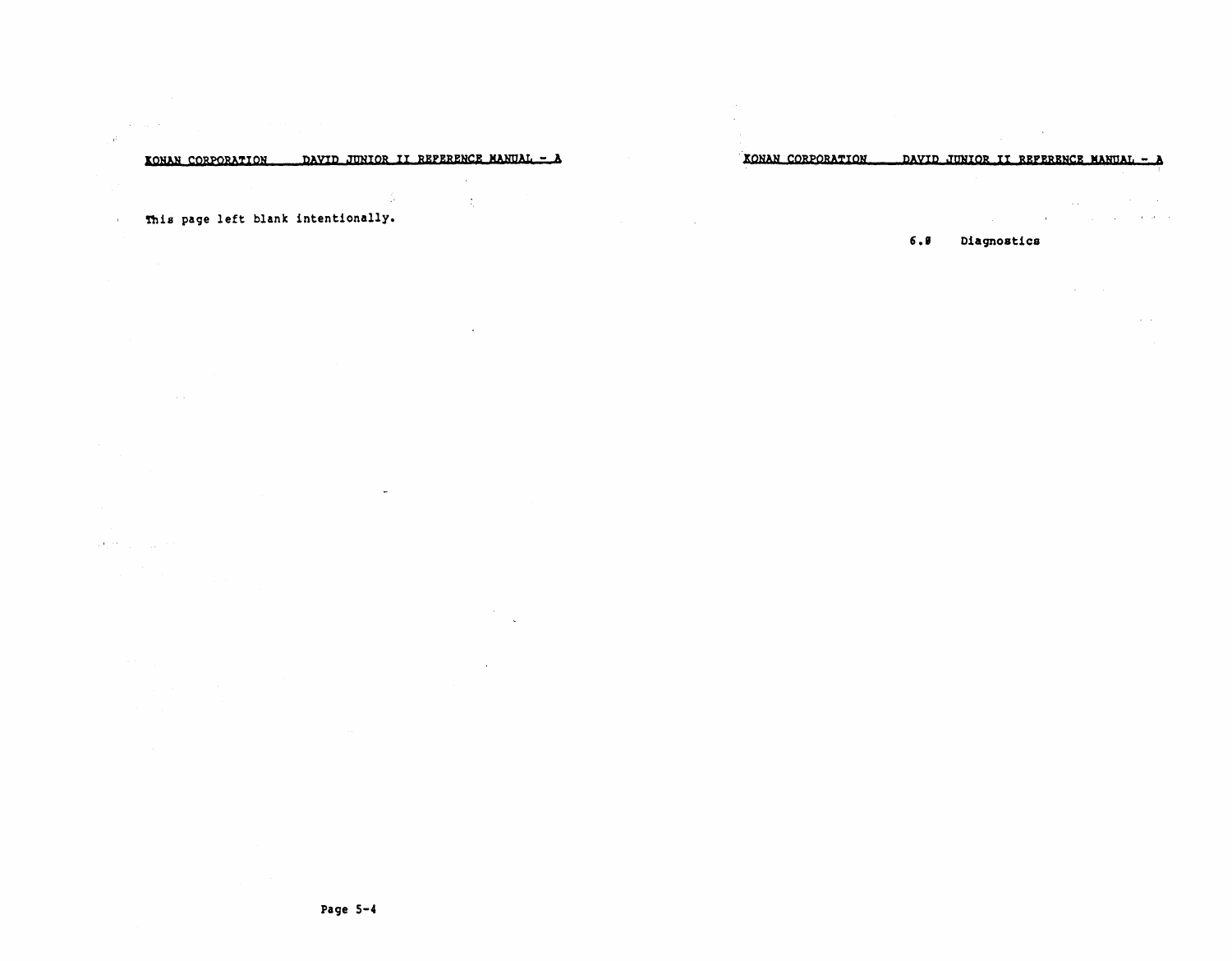# EONAN CORPORATION DAVID JUNIOR II REFERENCE MANQAL - A DIAGNOSTICS

DAVID JUNIOR II REPERENCE MANUAL - A KONAN CORPORATION

#### 6.9 Diagnostics

 $\sim 10^{-1}$ 

 $\mathcal{O}(\mathcal{O}(1))$  . The contract of the contract of the  $\mathcal{O}(\mathcal{O}(1))$  $\mathcal{L}^{\mathcal{L}}$  and  $\mathcal{L}^{\mathcal{L}}$  are the set of the set of the set of the  $\mathcal{L}^{\mathcal{L}}$ 

 $\mathcal{L}_{\text{max}}$  and  $\mathcal{L}_{\text{max}}$ 

We also a supply that the contract of the state

in an  $\langle \phi_{\rm{M}} \rangle = \langle \phi_{\rm{M}} \rangle = \langle \phi_{\rm{M}} \rangle = 0.5$ 

> $\sim 10^{-1}$  $\sim 100$

state of the control of

 $\mathcal{L}^{\text{max}}_{\text{max}}$  , where  $\mathcal{L}^{\text{max}}_{\text{max}}$ 

**Sales Street** 

 $\sim$ **Service** 

> $\sim 10^6$  $\sim 10^{-1}$  $\Delta\Delta\sim 1$  $\bar{r}$

> > $\langle \psi \rangle$

**Standard** 

 $\label{eq:2} \mathcal{L}_{\text{max}} = \frac{1}{2} \sum_{i=1}^{N} \frac{1}{2} \sum_{i=1}^{N} \frac{1}{2} \sum_{i=1}^{N} \frac{1}{2} \sum_{i=1}^{N} \frac{1}{2} \sum_{i=1}^{N} \frac{1}{2} \sum_{i=1}^{N} \frac{1}{2} \sum_{i=1}^{N} \frac{1}{2} \sum_{i=1}^{N} \frac{1}{2} \sum_{i=1}^{N} \frac{1}{2} \sum_{i=1}^{N} \frac{1}{2} \sum_{i=1}^{N} \frac{1}{2} \sum_{i=1}$ 

A' CP/M floppy is available with diagnostics for the David Jr. II. It tests the David Jr. II for correct data trans-f'ers, disk read, disk write, format, and header read functions.  $\sim$ 

 $\sim 100$ 

 $\ddot{\phantom{a}}$ 

Section 7.5 Appendix